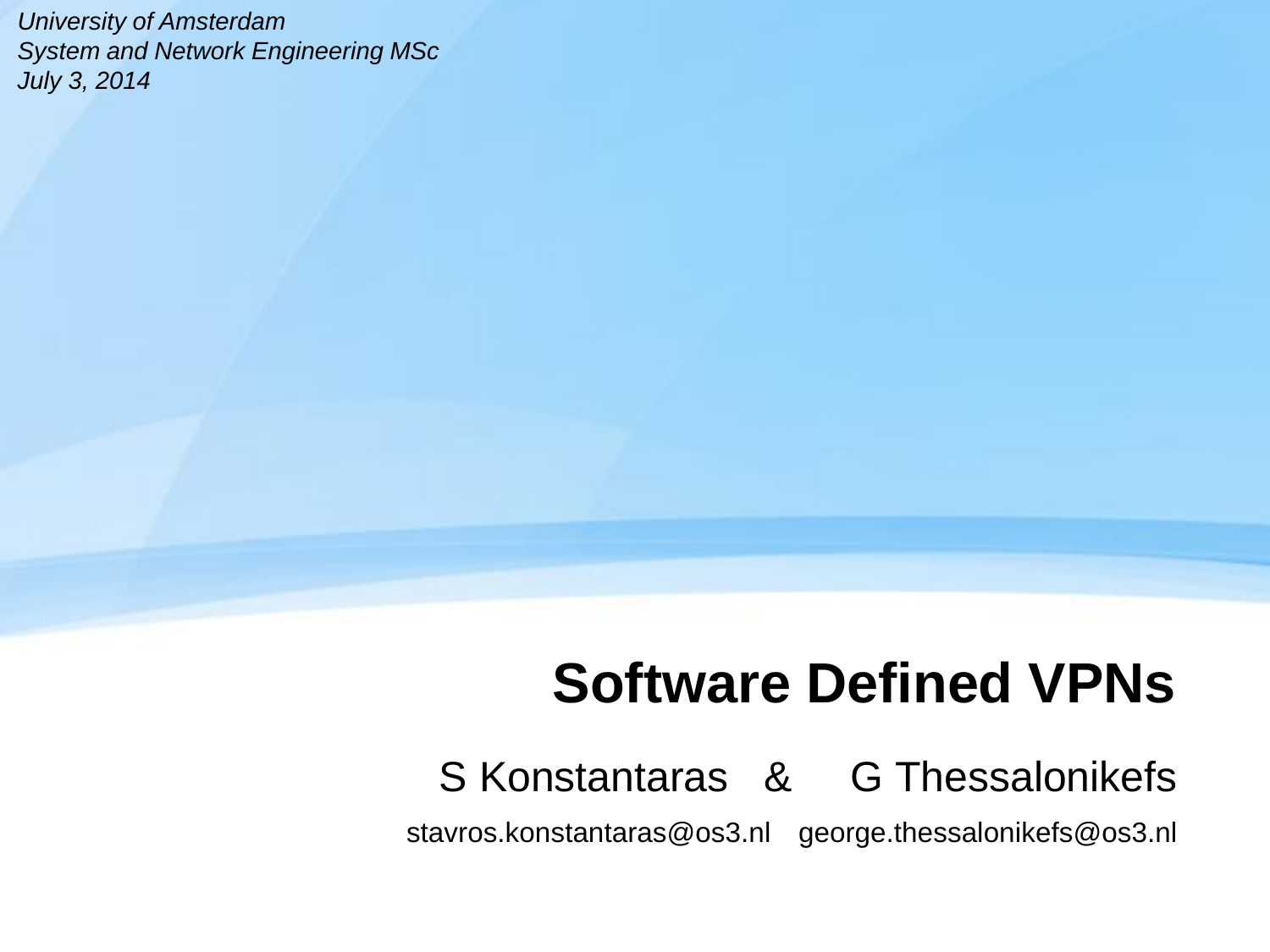# **Background**

# **Software Defined Networking (SDN)**

- A modern flexible networking concept separating the control plane from the data plane.
- **A** single entity governs the SDN topology and applies local policies.
- A standardized open interface (OpenFlow) allowing to combine hardware from different vendors.

# **Virtual Private Networks**

- **Logic separation of a physical** infrastructure with complete traffic separation.
- **Interconnects LANs which are** located in different countries/continents.

A type of VPN technology is Virtual Private LAN Service (VPLS) which:

**Allows organizations to** interconnect their local Ethernet networks in a scalable way .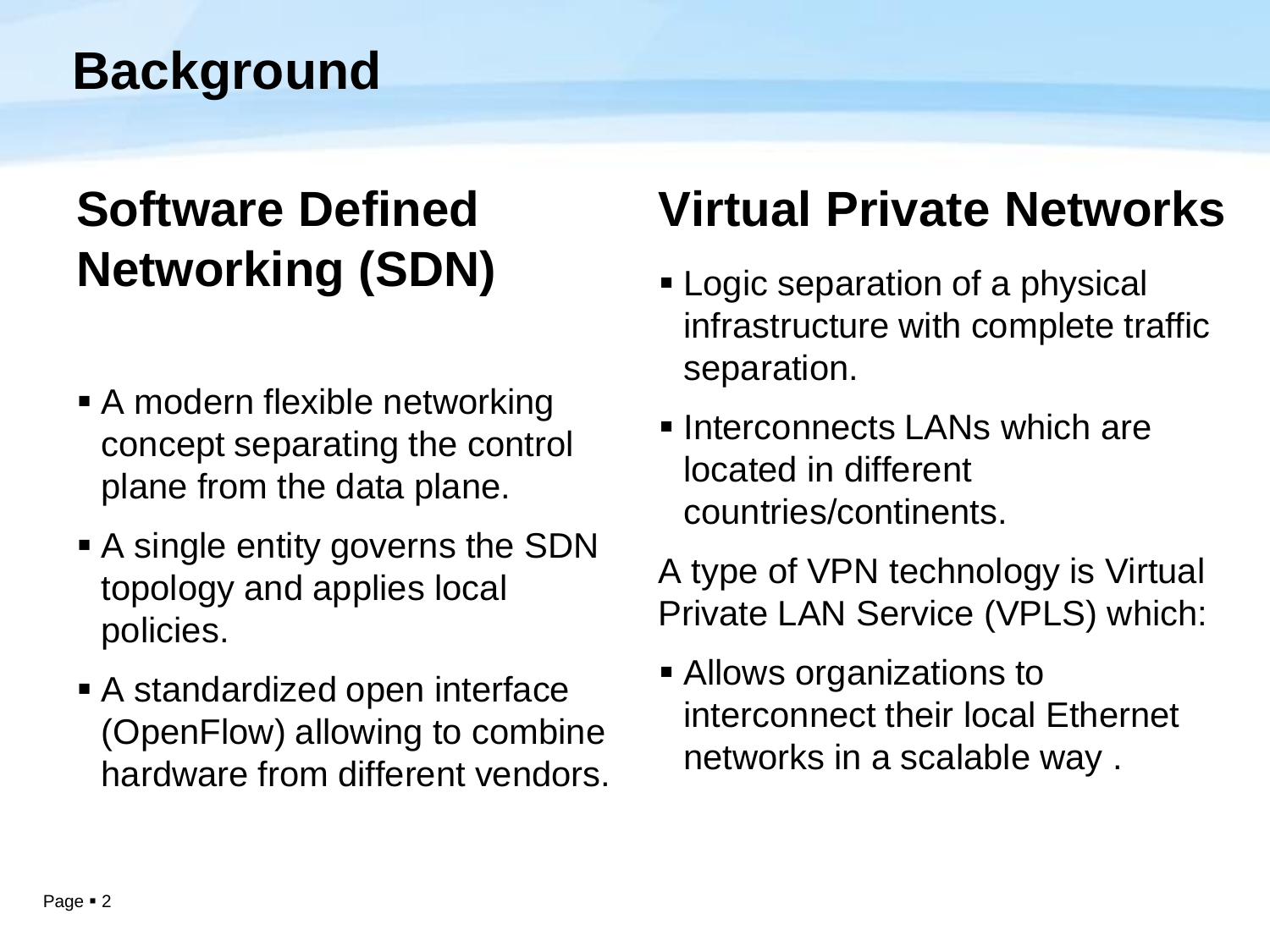The main research question is the following:

 *How can VPLS be implemented efficiently by using the OpenFlow 1.3 switch specification interface?*

The main research question can be divided into the following sub-questions:

- *Can SDN be an underlay layer for building on-demand VPLS services?*
- *Is SDN flexible enough to support at least a scalable, efficient and effective implementation of VPLS as existing solutions?*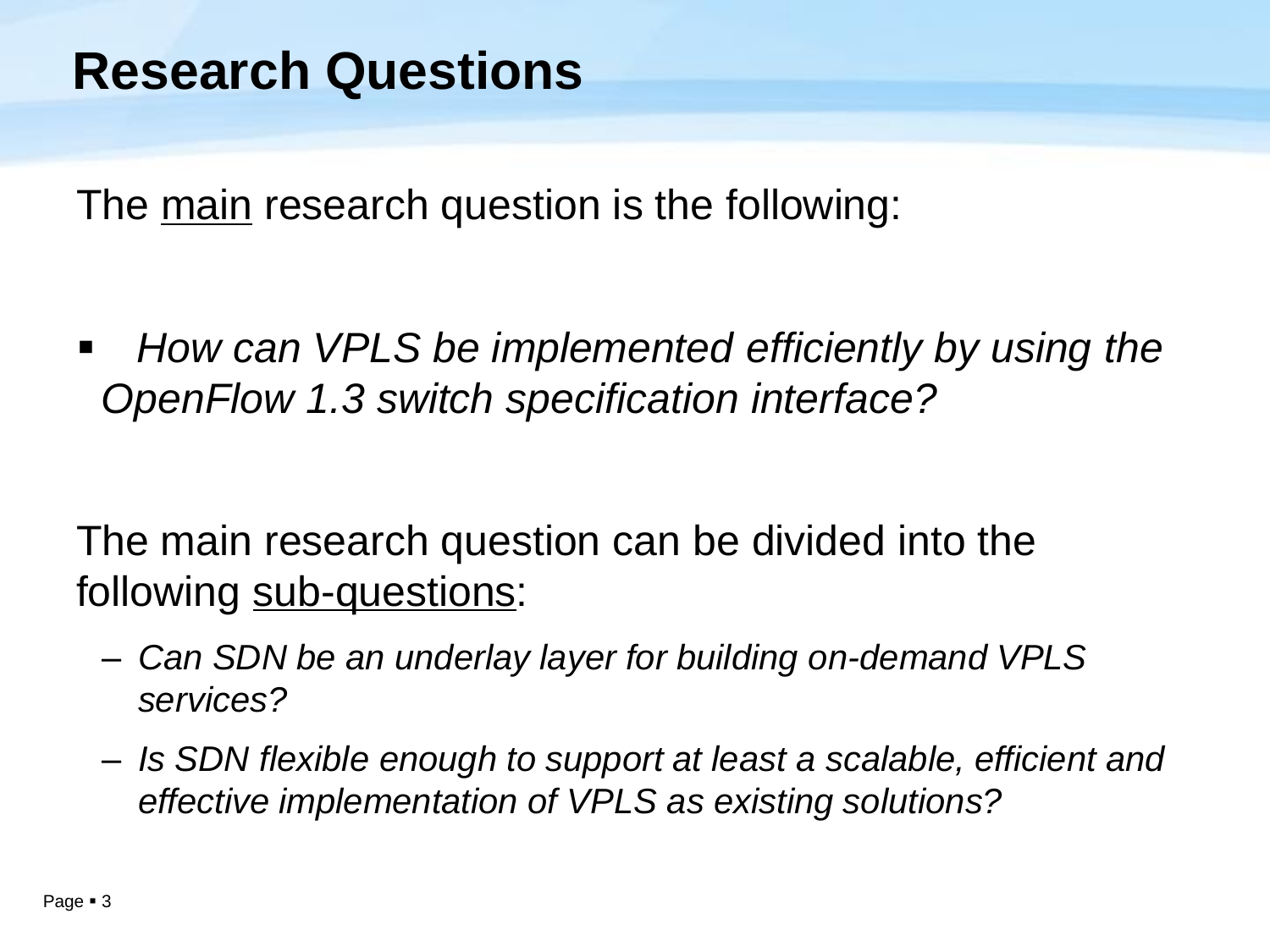## **Outline**

- **Involved Technologies**
- Design part
- Architecture analysis part
- Optimizations and ideas
- **Conclusion**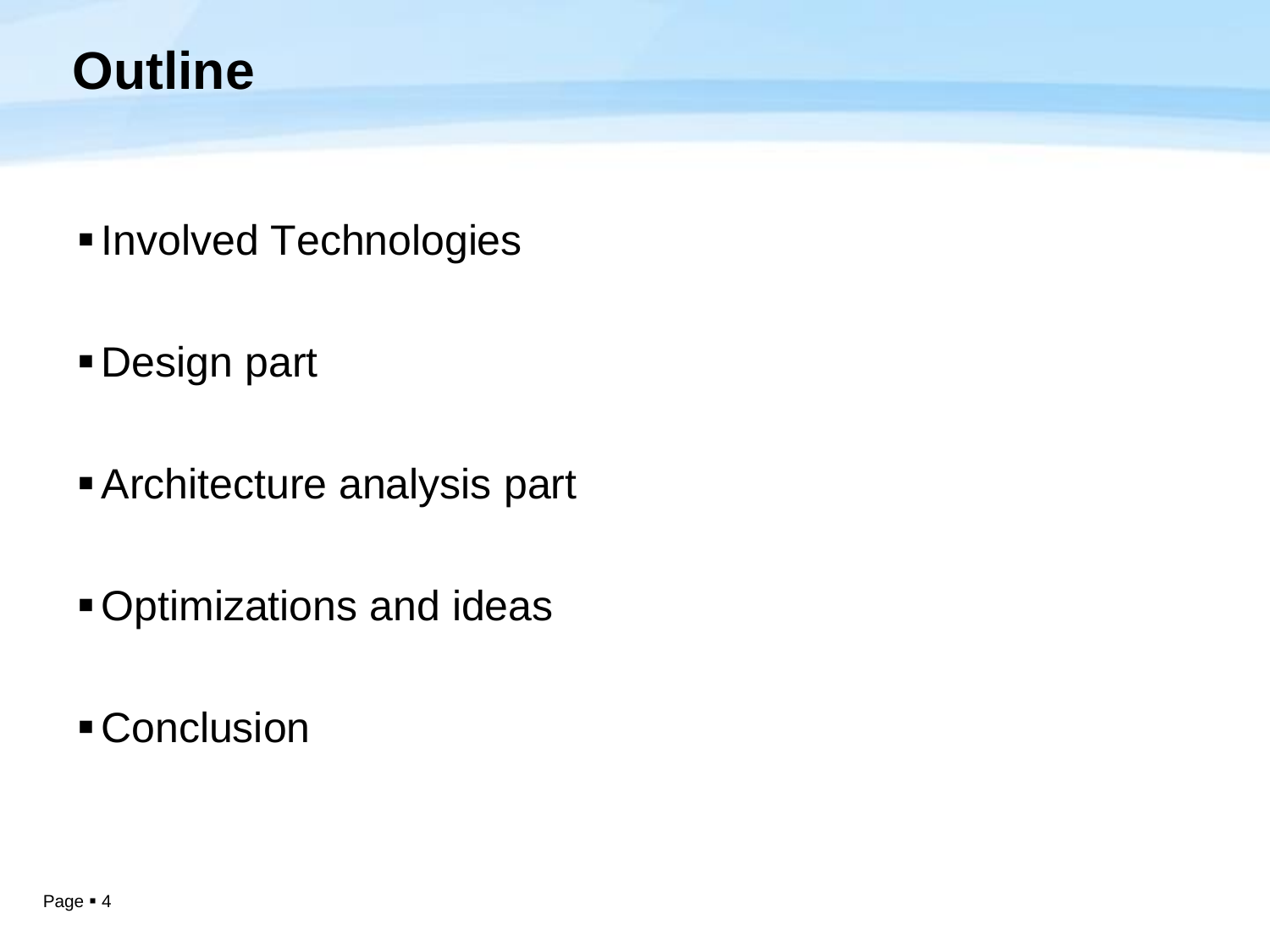#### **MPLS/VPLS Architecture**

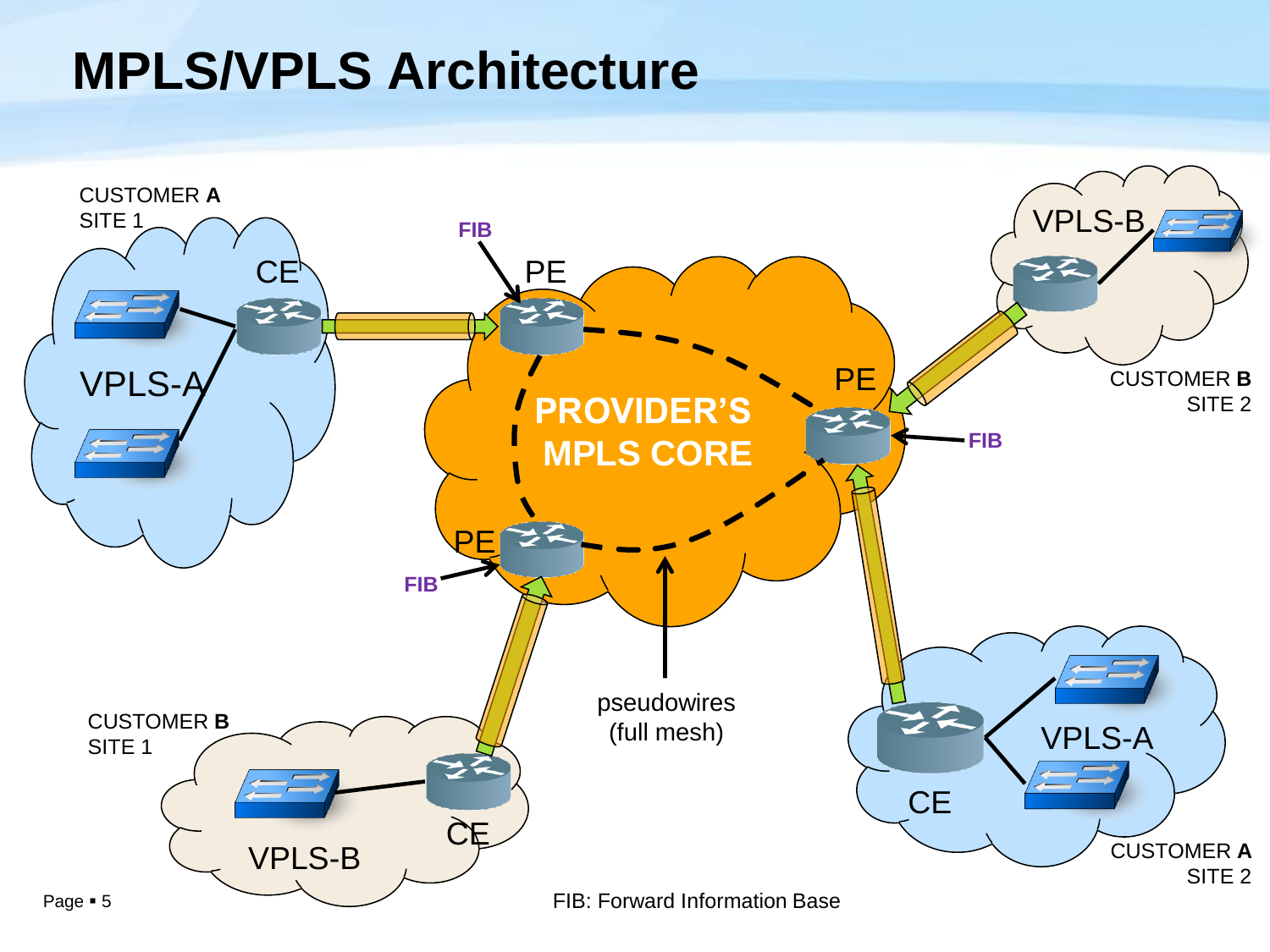# **MPLS**

- Protocol used in the core of networks
- Single domain (ISP)



#### $|LSP = Label$  Switched Path: unidirectional path between LERs $|$

- LER = Label Edge Router (or PE = Provider Edge router)
- $LSR =$  Label Switching Router (or  $P =$  Provider router)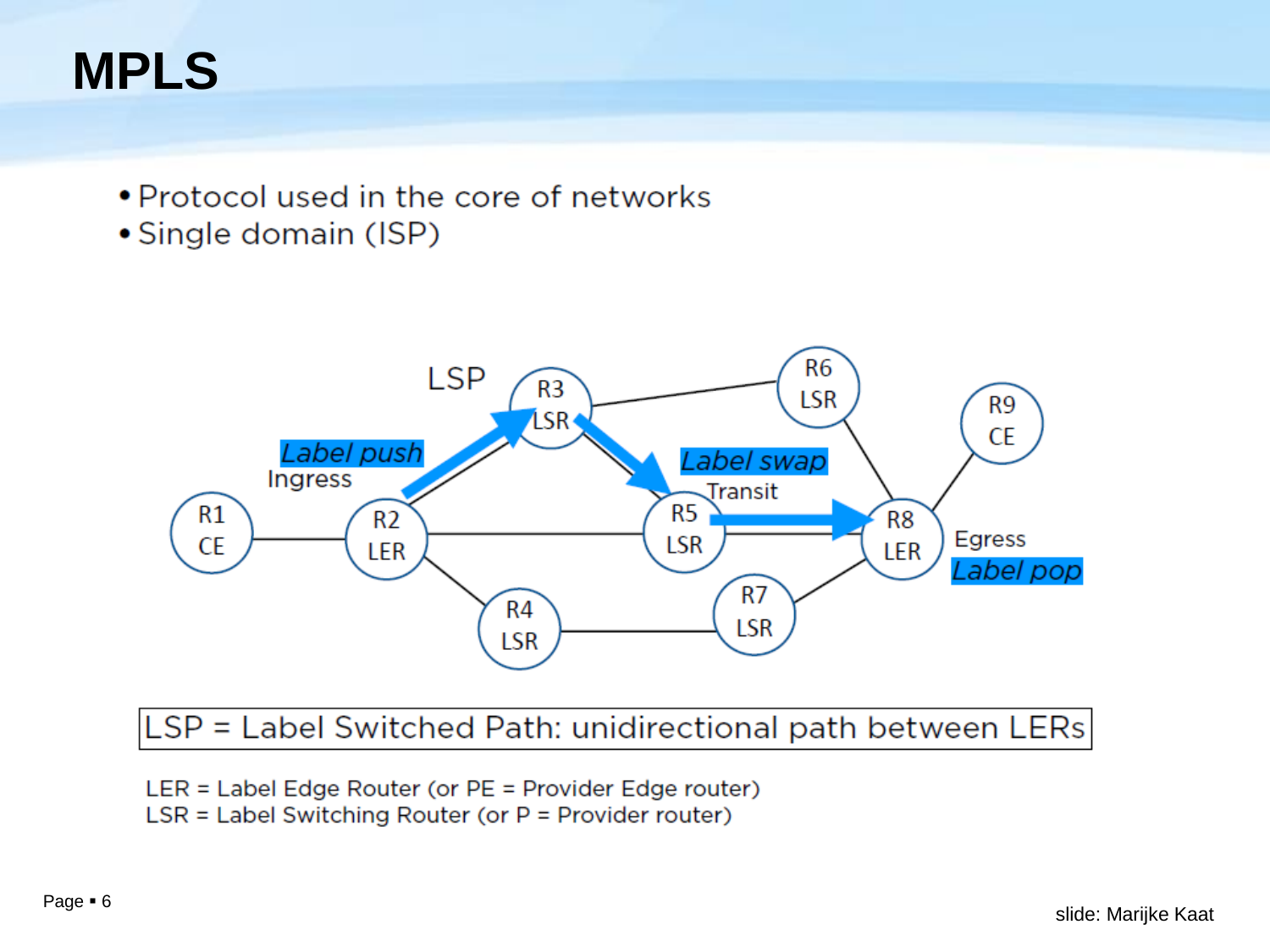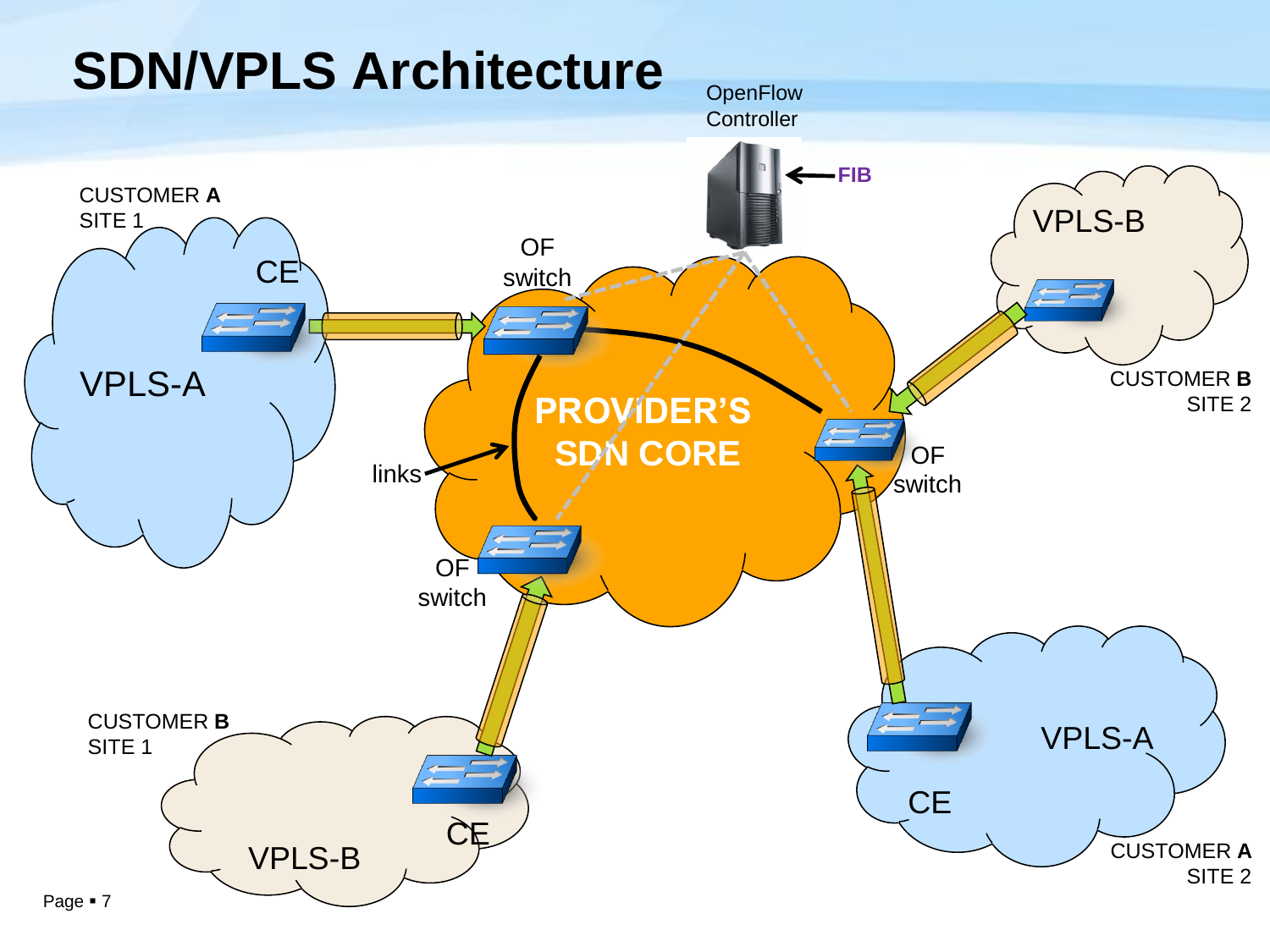# **OpenFlow 1.3**

- **Added support for MPLS** 
	- MPLS Label matching (ability to match more than one)
	- MPLS Label manipulation (push/pop/swap)
- Group tables allow multiple actions per flow.
	- e.g. for packet A send to port 10 AND change VLAN\_ID and send to port 3.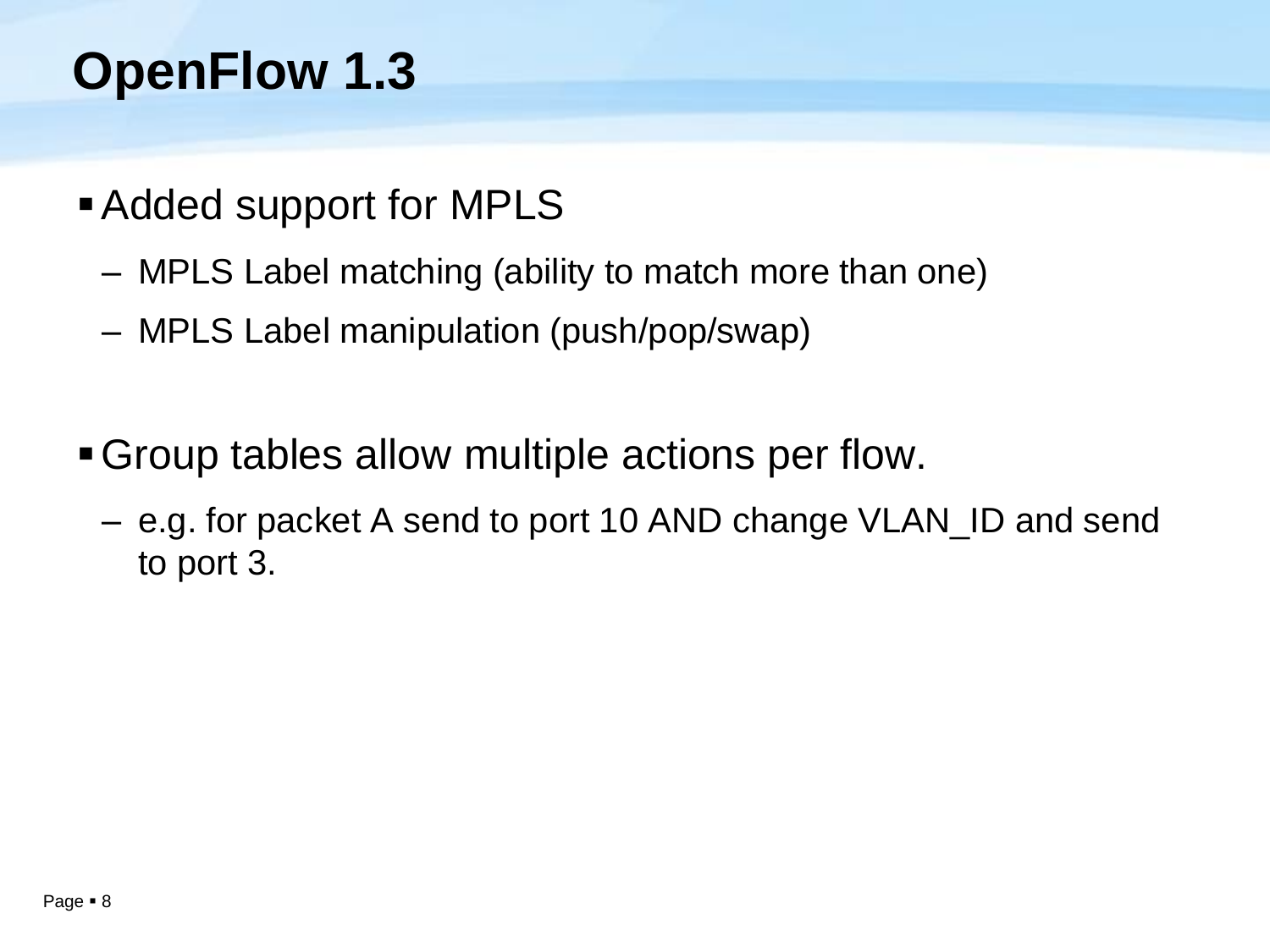# **SDN/VPLS vs MPLS/VPLS**

- Common OpenFlow switches replace PEs.
- No full mesh required.
- No pseudowires
	- No Signaling
	- No Label exchange
- Centralized Controller in commodity server with:
	- Network topology knowledge
	- FIB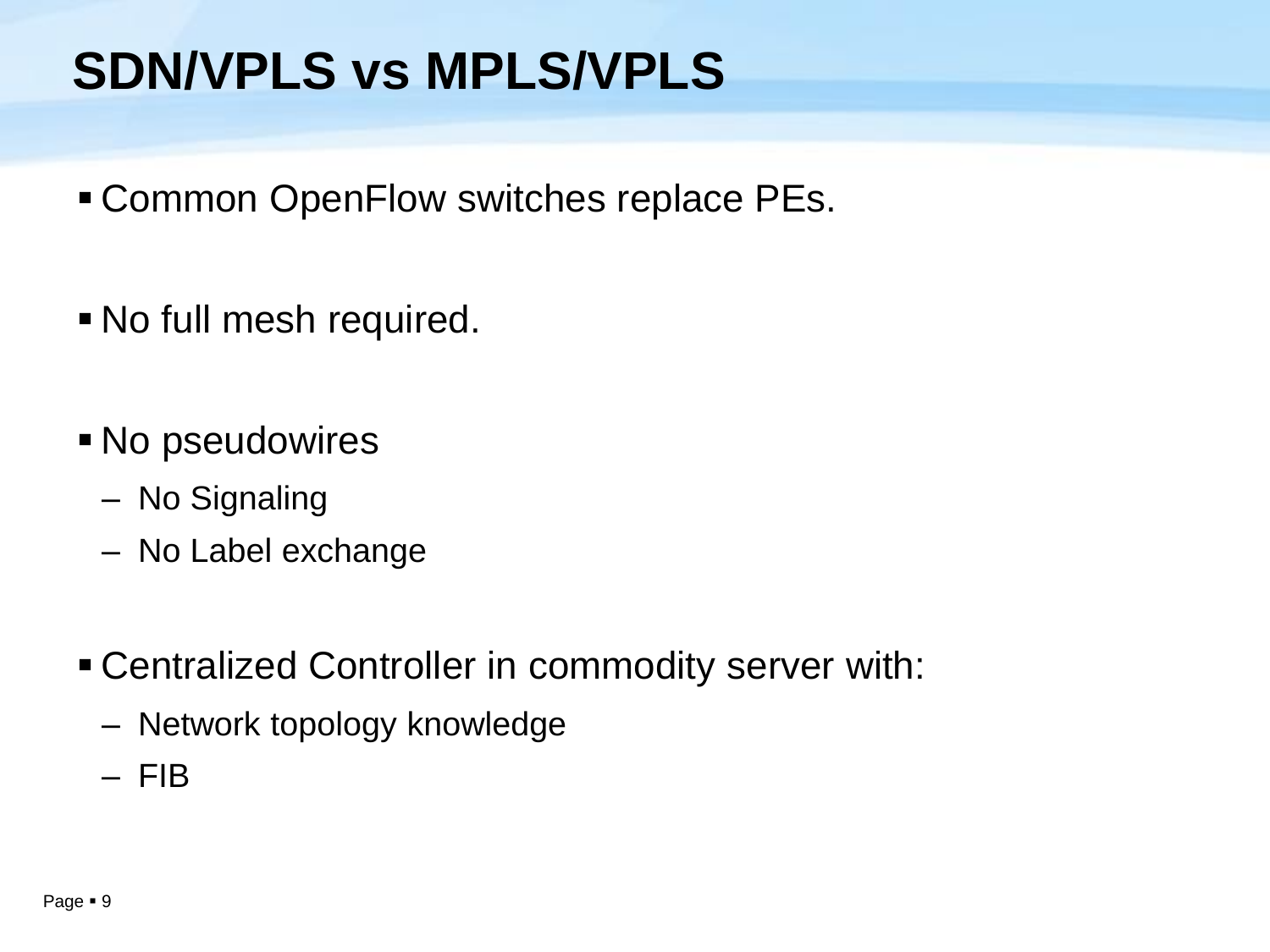## **Architecture requirements**

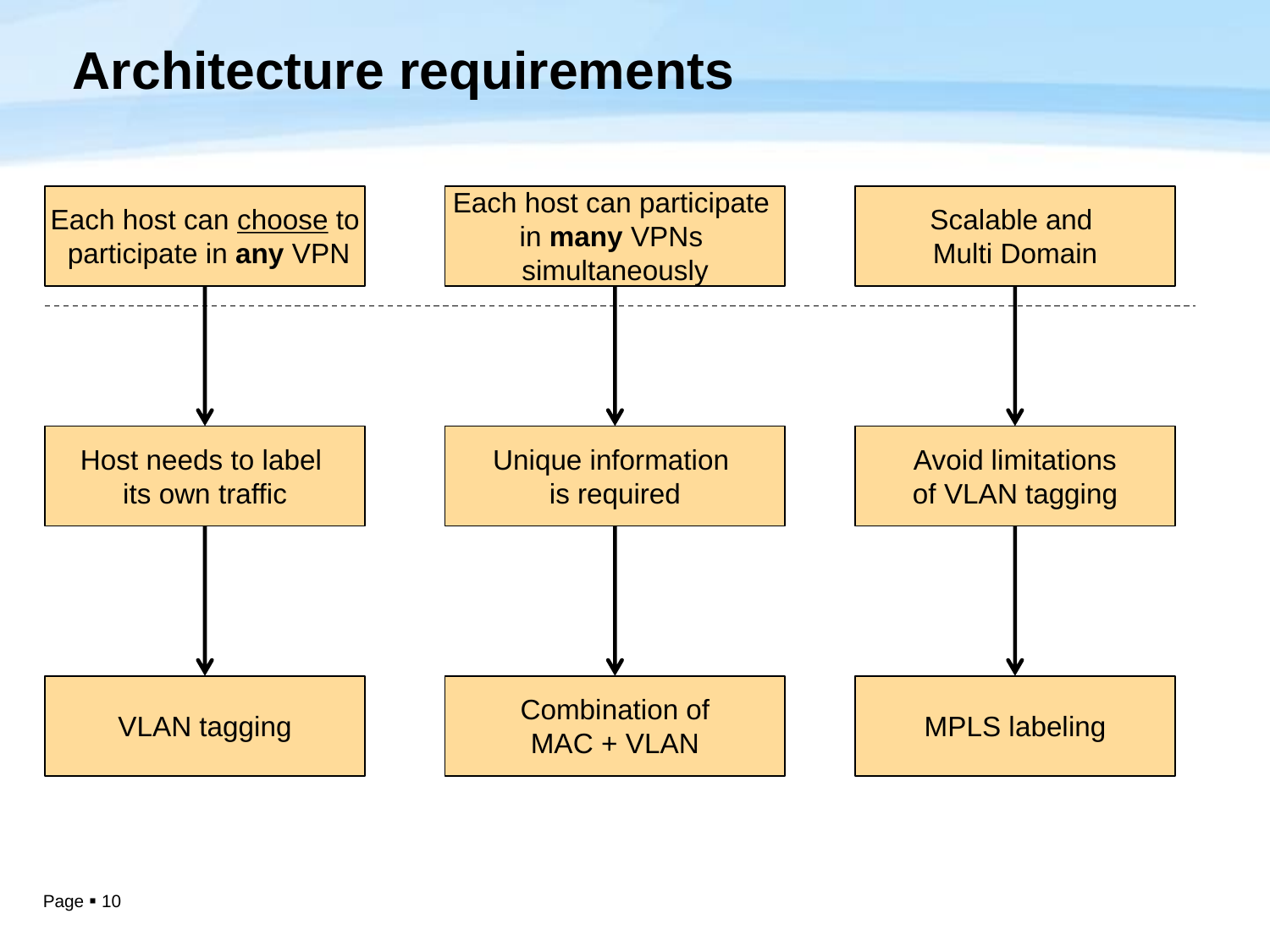# **VPN representation**

Each VPN is represented by a **VPLS\_ID** (MPLS label).

- Hosts define VPNs by VLAN (they are MPLS agnostic).
- Therefore, 4K VPNs can be represented in an island and 1M can be represented globally.
	- A mapping is required between local VLAN ID and global VPLS ID per island.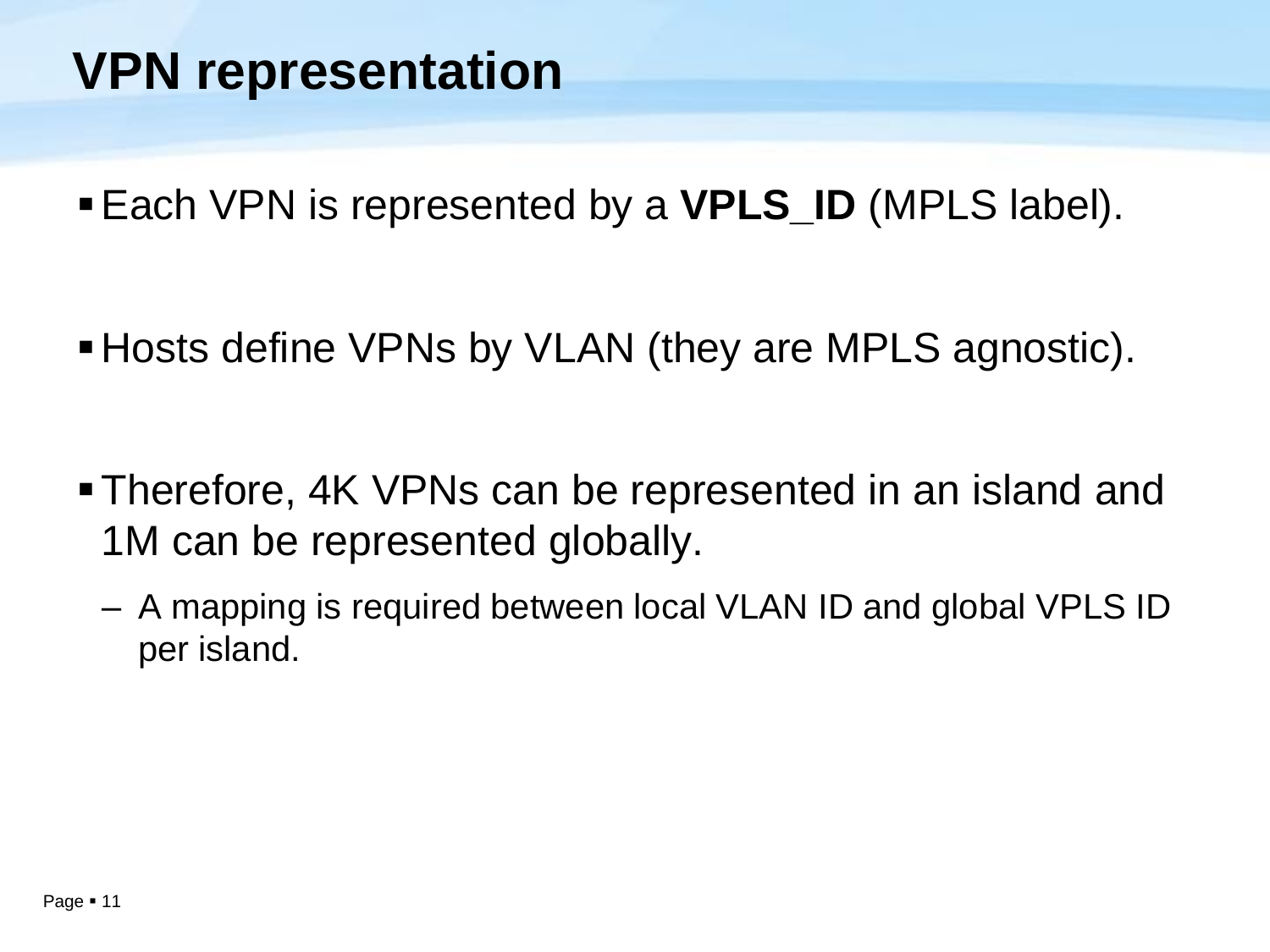## **General Acknowledgements**

- **Inside an island, a HOST** is defined as a unique combination of **MAC address + VLAN**
- **Inside provider's domain, a HOST** is defined as a unique combination of **MAC address + VPLS\_ID**
- A **BROADCAST\_MAC** is defined as a MAC address that is either the well-known Ethernet broadcast address or one of the easily recognizable Ethernet multicast addresses.
- **VPLS\_ID** which is global and unique by representing VPN instances that can run simultaneously in the complete network.
- **ISLAND\_ID** which is global and unique by representing the islands that participate in the complete network.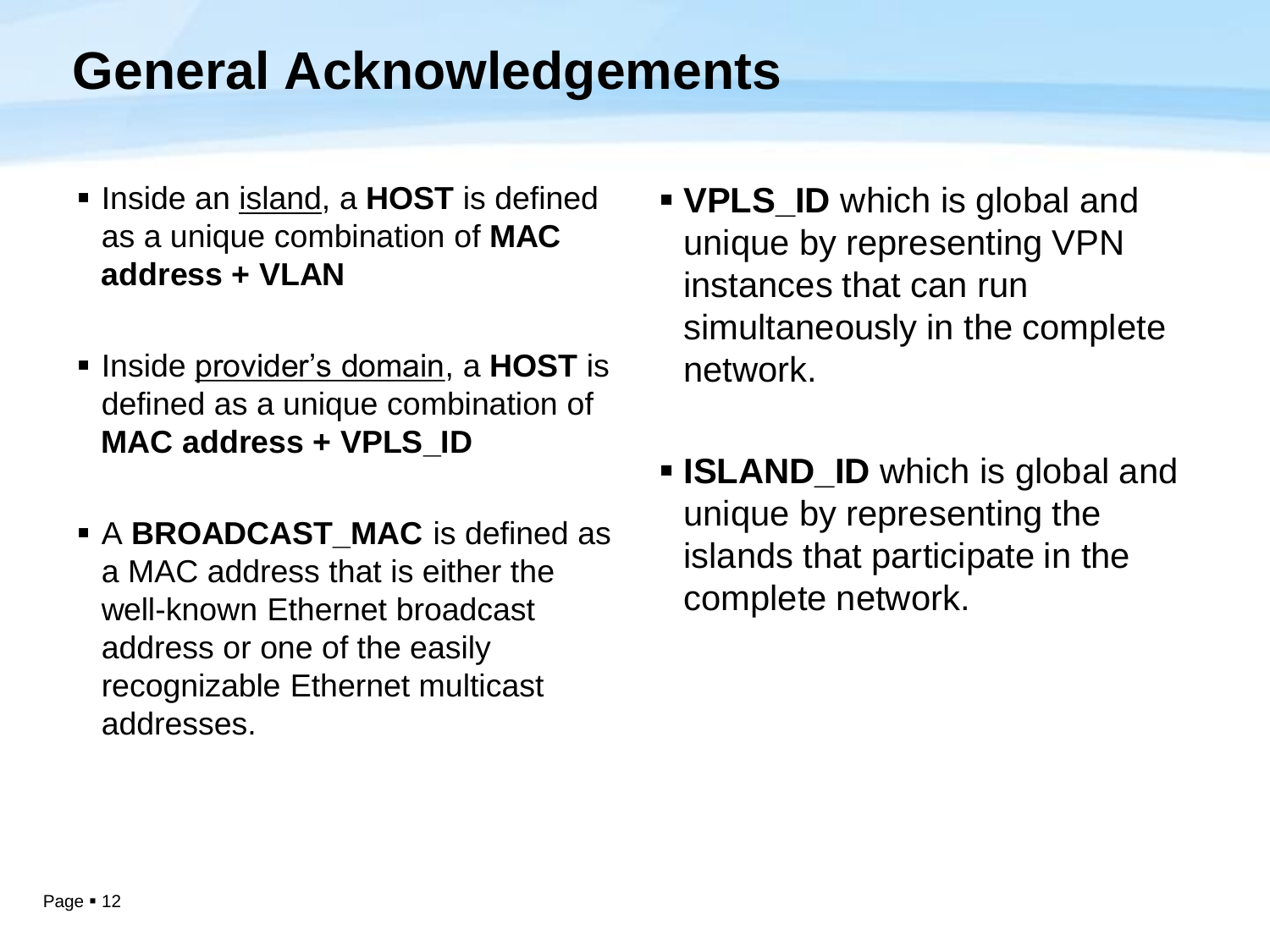# **Architecture entities**



- **DE :** Domain Edge device
- **D :** Domain device
- **DBE:** Domain Border Edge device
- **IE :** Island Edge device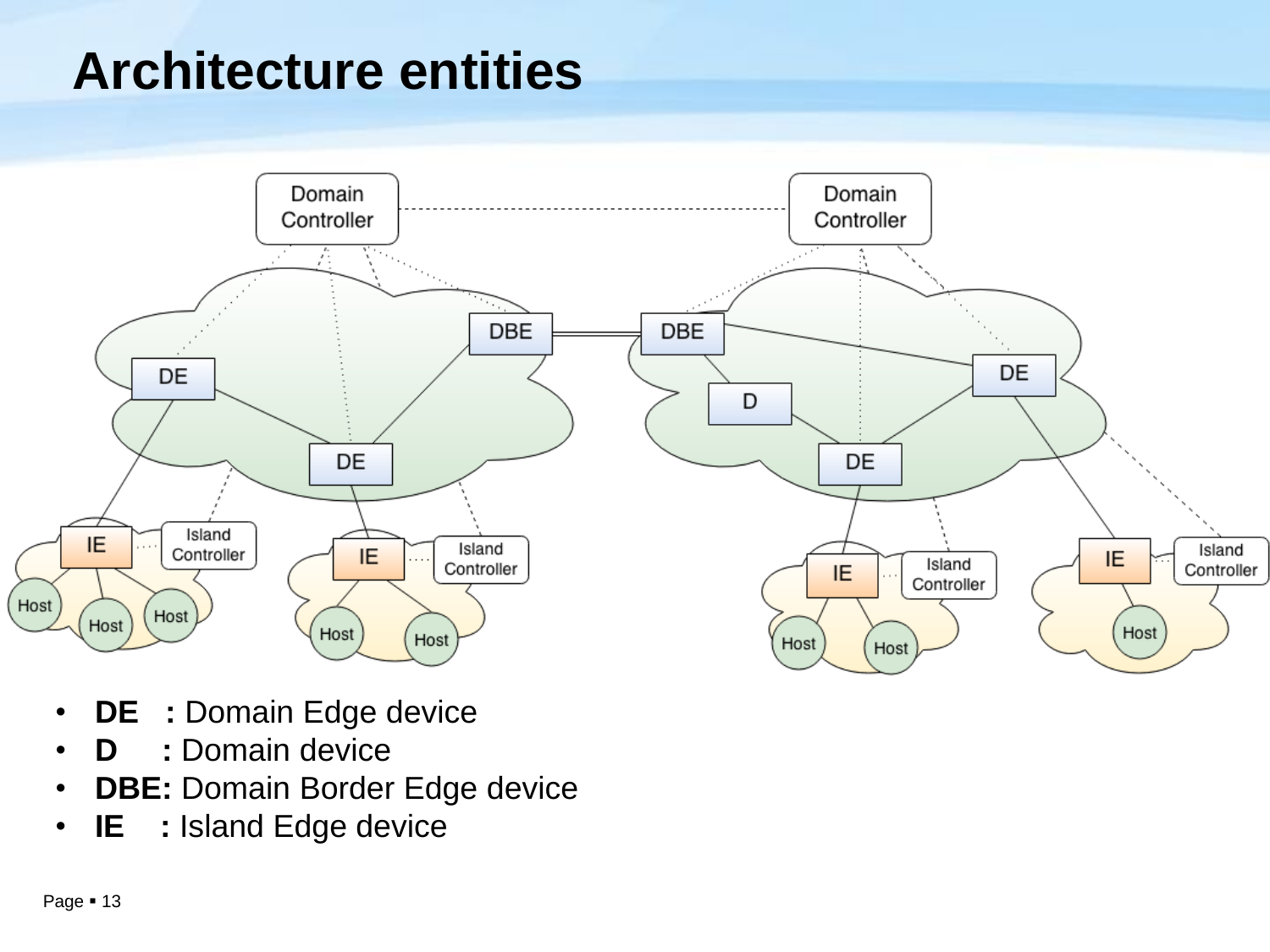# **2 Different solutions**

## Core Labeling

- **Islands are MPLS agnostic**
- Uses 2 MPLS tags
	- Destination information
	- VPN information
- MAC Tables on both domain and island controllers

## Island Labeling

- Core is MAC agnostic
- Uses 1 MPLS tag
	- Destination information (Unicast)
	- VPN information (Broadcast)
- **All information is known to each** island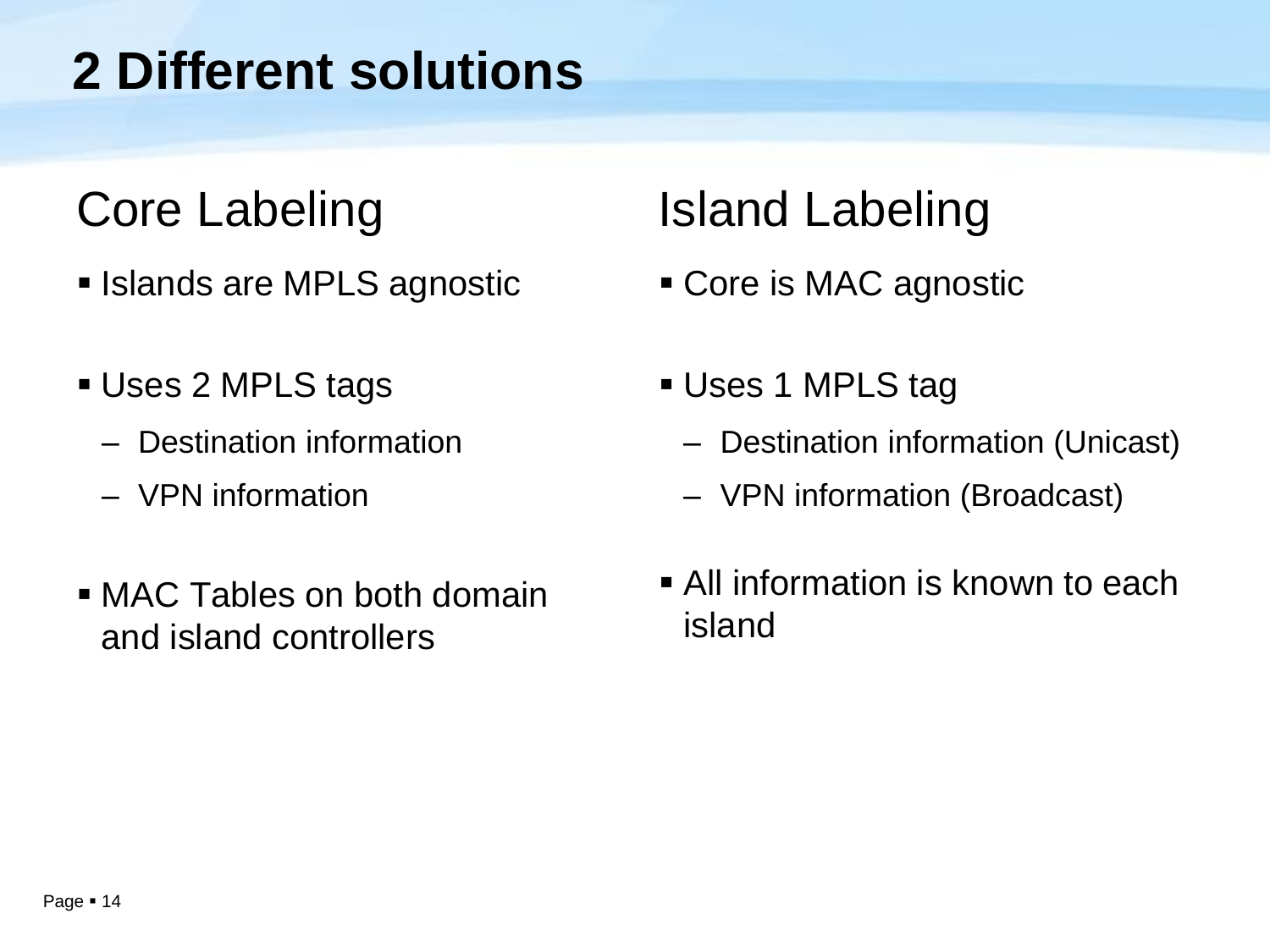# **Core Labeling - Unicast**



- **1:** Host sends packet with VLAN\_ID
- **2:** IE forwards packet to Domain
- **3:** Controller calculates shortest path to destination DBE and install flows
- **4:** DE pushes ISLAND\_ID + VPLS\_ID
- **5:** DBE forwards packet to other domain
- **6:** Controller calculates shortest path to destination DE and install flows
- **7:** DE pops MPLS tags and changes VLAN\_ID
- **8:** Host receives packet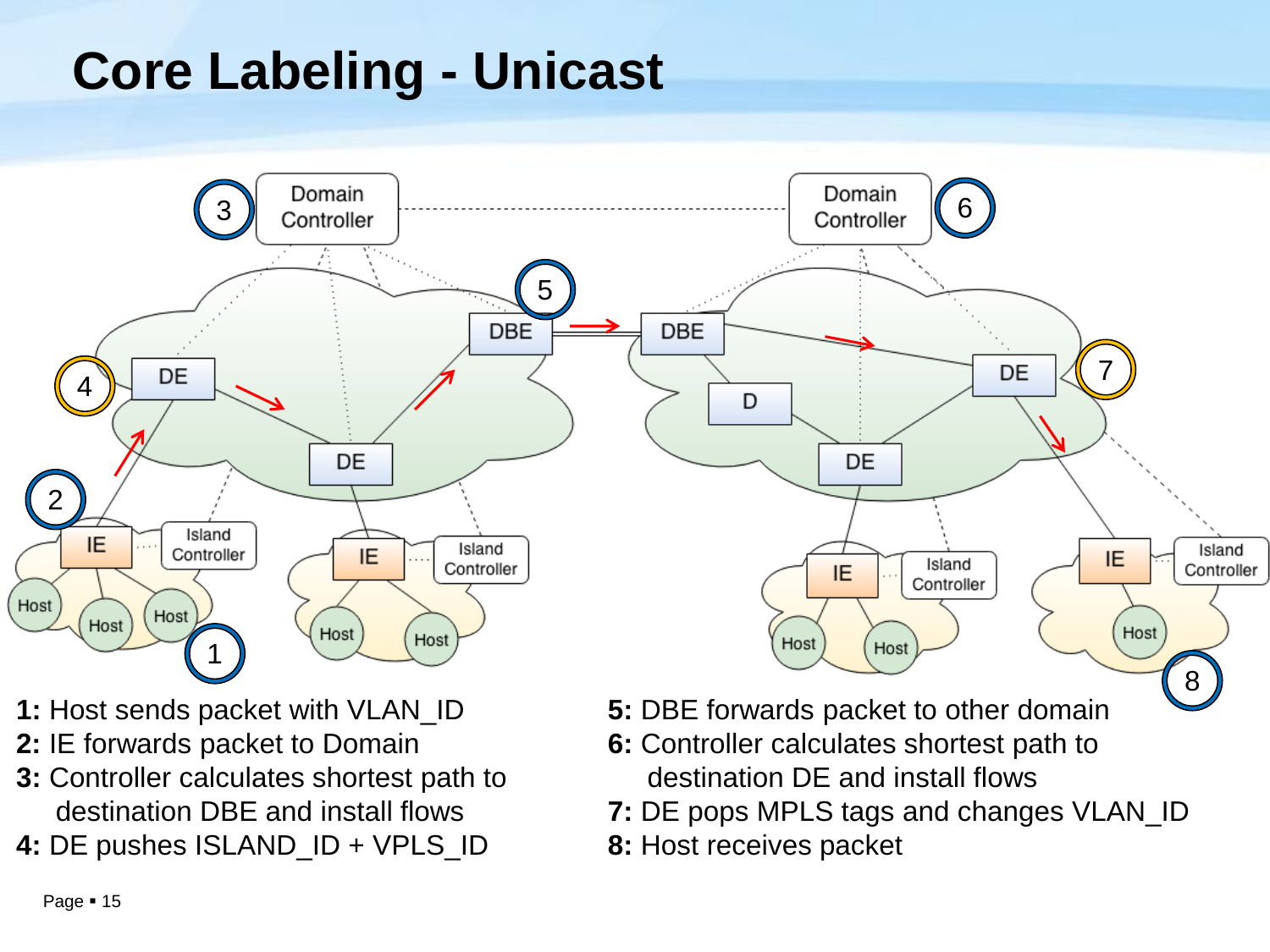# **Island Labeling - Unicast**



- **1:** Host sends packet with VLAN\_ID
- **2:** IE changes VLAN\_ID, pushes ISLAND\_ID and forwards to Domain
- **3:** Controller calculates shortest path to destination DBE and install flows
- Page  $-16$ **4:** DE forwards packets by ISLAND\_ID
- **5:** DBE forwards packet to other domain
- **6:** Controller calculates shortest path to destination DE and install flows
- **7:** DE pops MPLS tag and forwards to island
- **8:** Host receives packet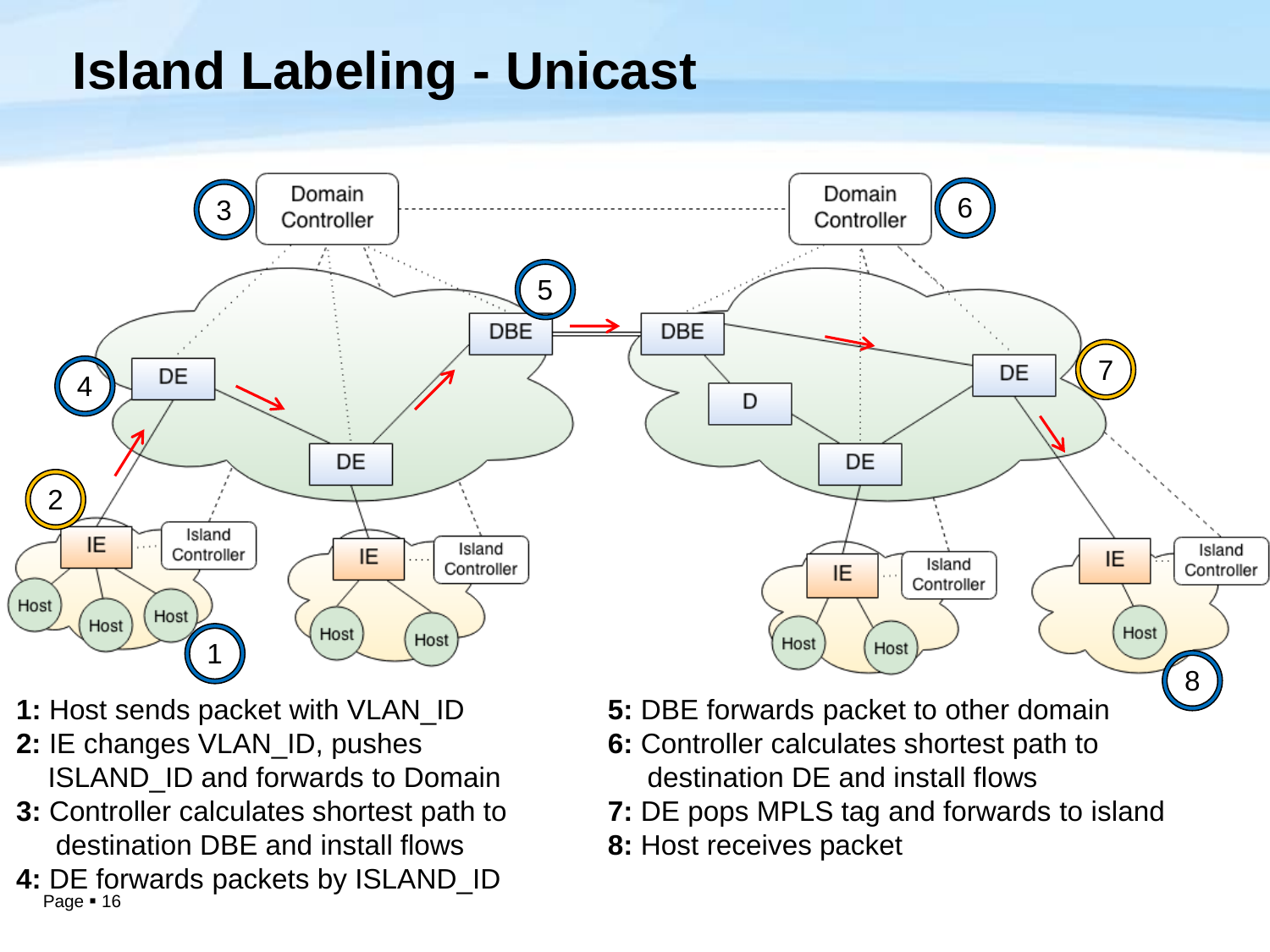#### **Broadcast considerations**

- Broadcast traffic can not be blindly flooded to all ports
	- Traffic isolation is ignored and privacy is violated !
		- Preconfiguration based on (PORT, VLAN) required
	- Split Horizon needed to avoid broadcast loops.
- Broadcast traffic must be as minimum as possible at core
	- Multicast trees are needed to forward traffic only to corresponding islands.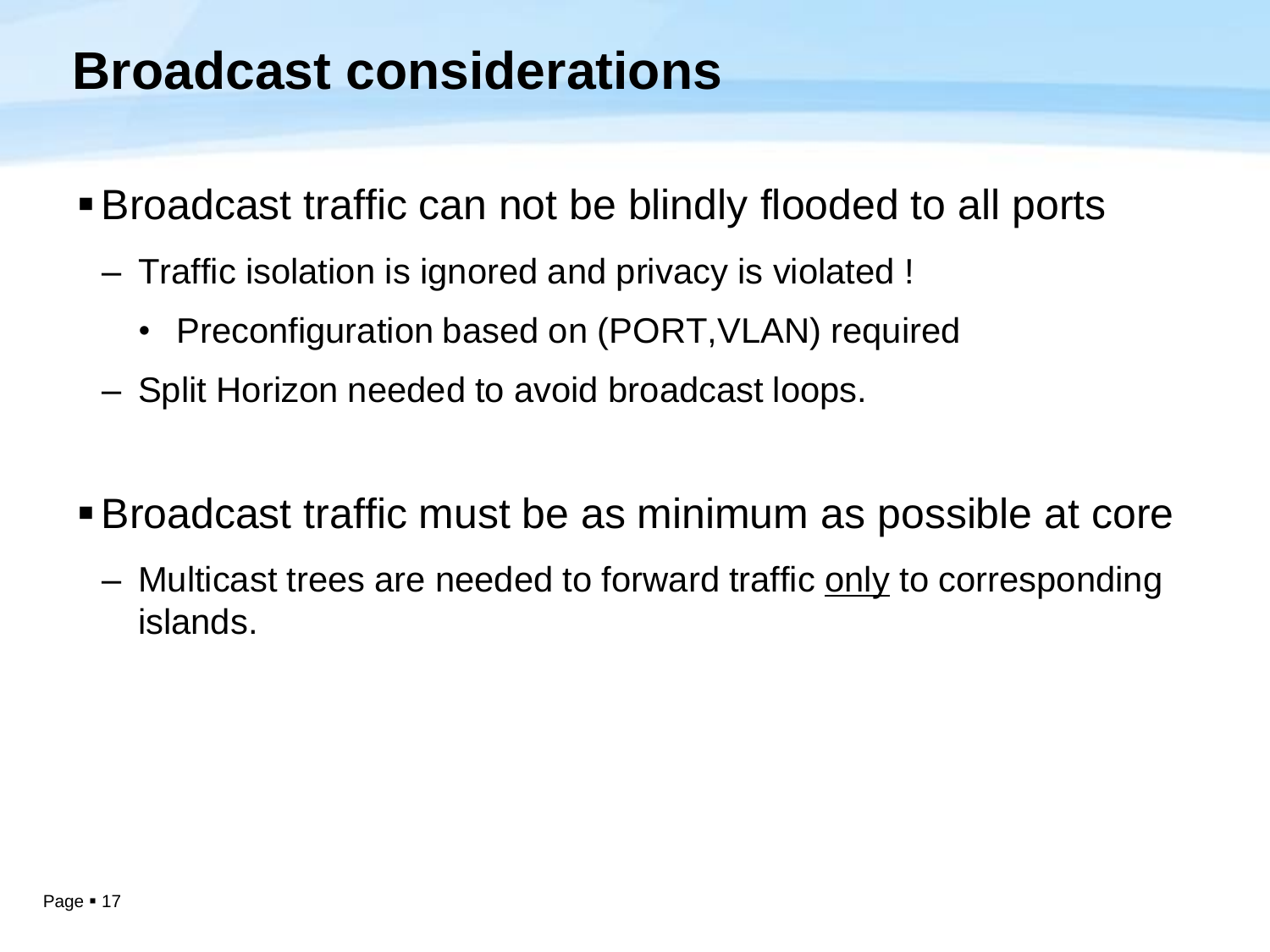# **Core Labeling - Broadcast**



- **1:** Host sends packet with VLAN\_ID
- **2:** IE forwards packet to VPN ports
- **3:** Controller creates multicast tree to VPN destination islands and install flows
- **4:** DE pushes BRCAST\_TAG + VPLS\_ID
- **5:** DBE forwards packet to other domain
- **6:** Controller creates multicast tree to VPN destination islands and install flows
- **7:** DE pops MPLS tags and changes VLAN\_ID
- **8:** Host receives packet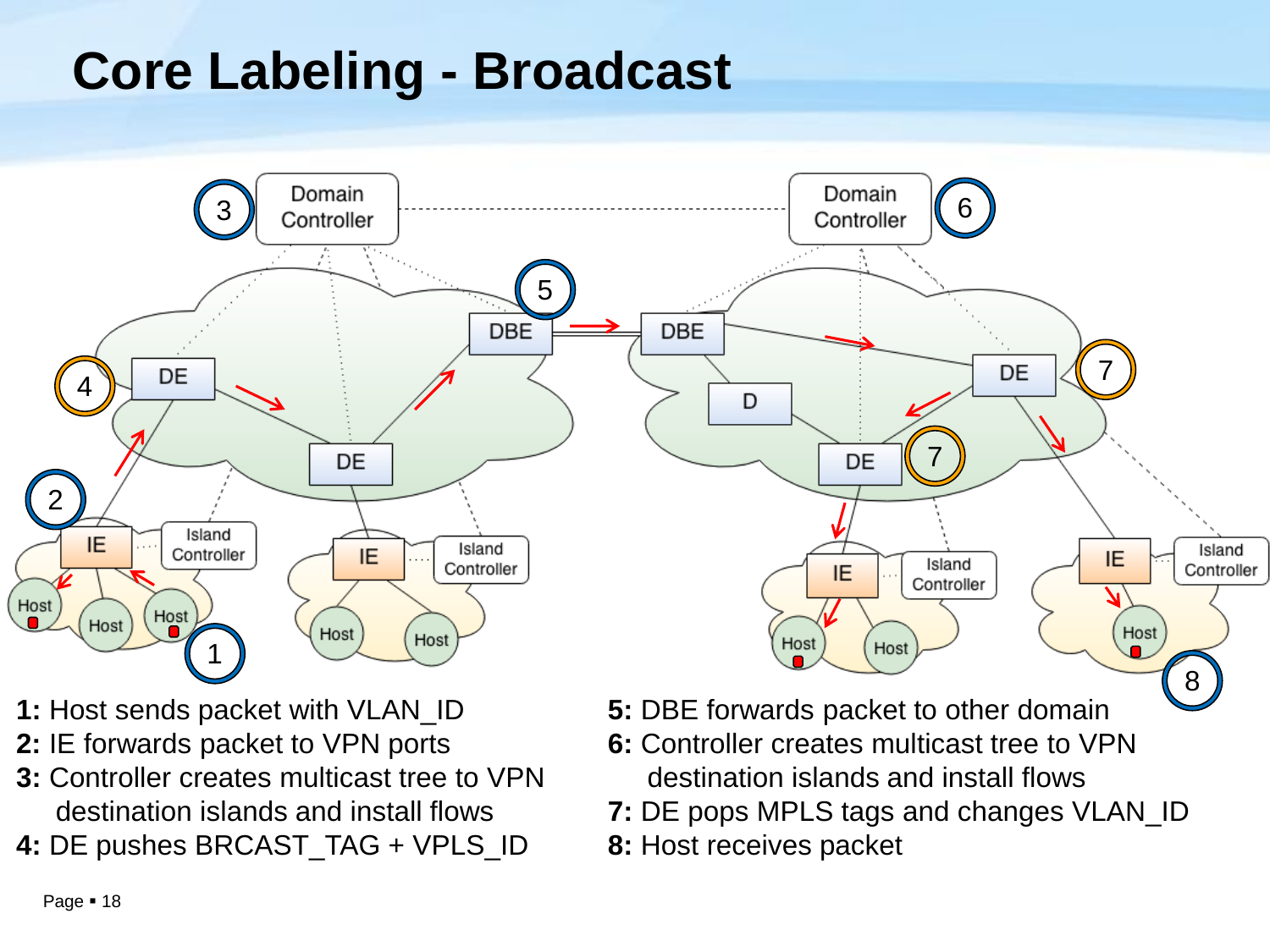# **Island Labeling - Broadcast**



- **1:** Host sends packet with VLAN\_ID
- **2:** IE forwards packet to VPN host ports, AND pushes VPLS\_ID + send to domain
- **3:** Controller creates multicast tree to VPN destination islands and install flows
- Page = 19 **4:** DE forwards packets by VPLS\_ID
- **5:** DBE forwards packet to other domain
- **6:** Controller creates multicast tree to VPN destination islands and install flows
- **7:** IE pops MPLS tag and changes VLAN\_ID
- **8:** Host receives packet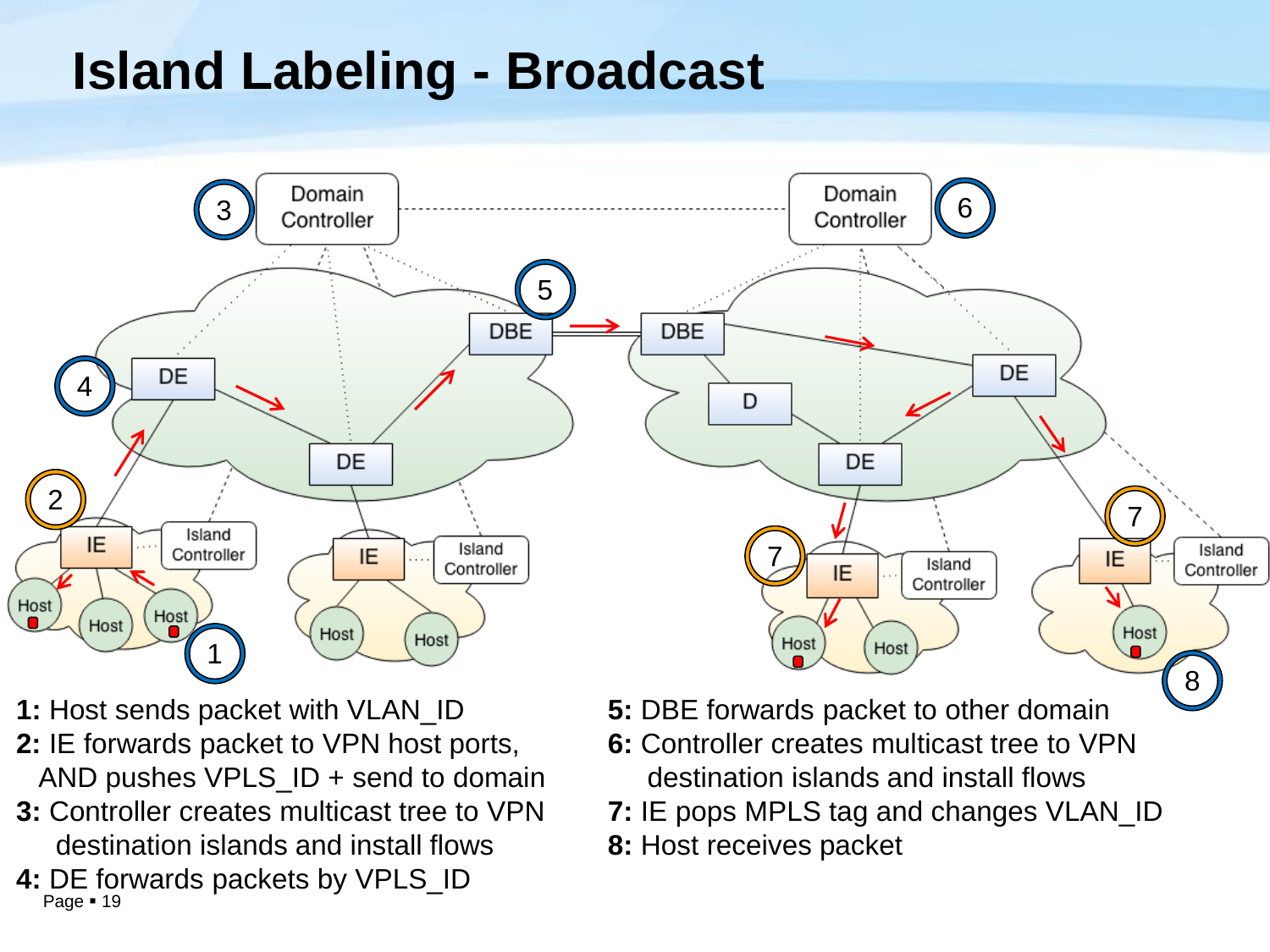# **MAC Learning**

- **Based on OpenFlow Packet In events in order to combine** (source) MAC addresses with PORT + VLAN
- Nevertheless, the 'Unknown unicast' **problem** exists: "*Response traffic from unknown hosts may match existing flows and the MAC learning mechanism is skipped.*"

#### **Solution**

"*Skip global flooding and introduce a new host discovery mechanism*"\*

\*(Based on ForceMacLearning mechanism)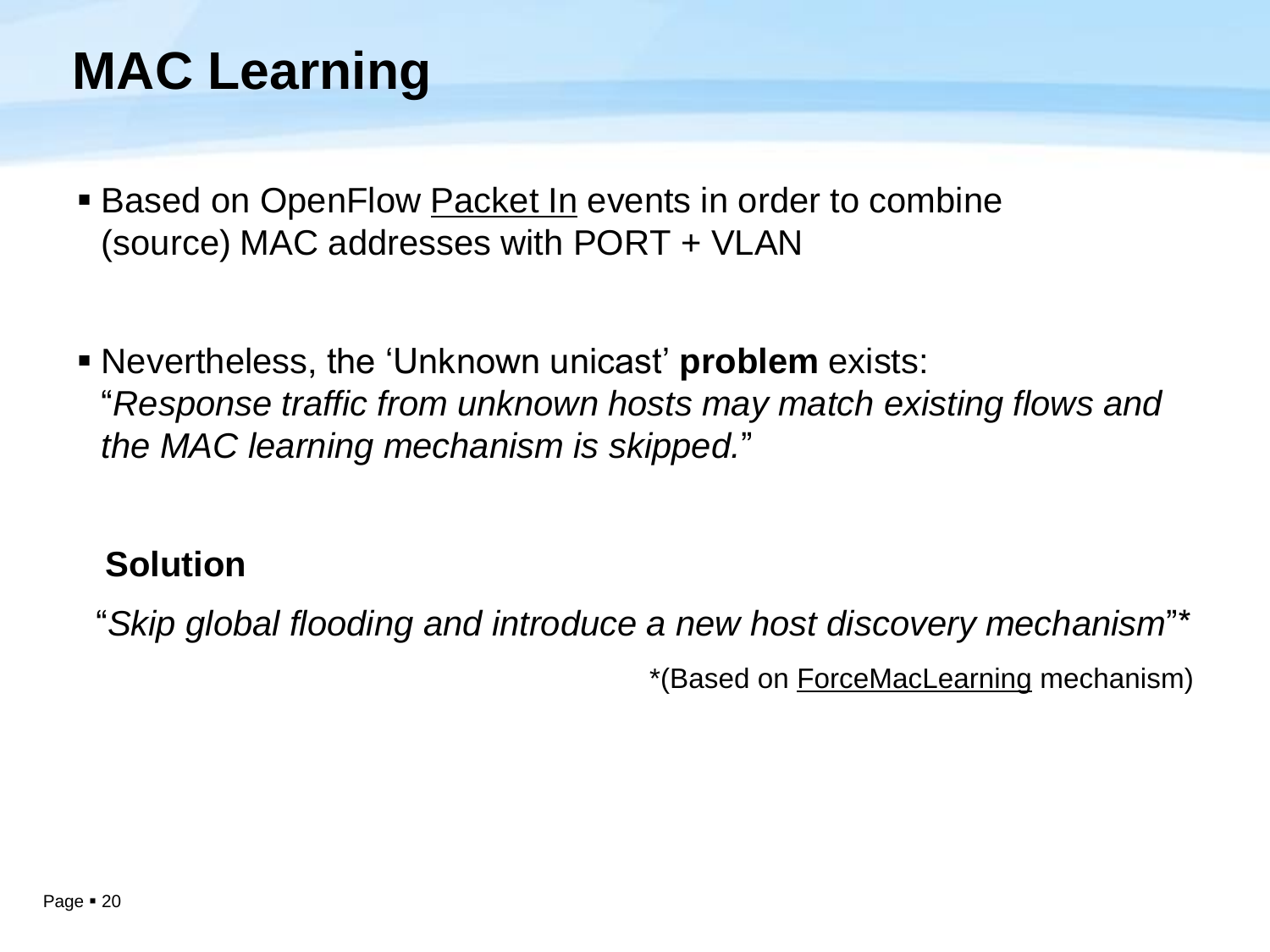# **Solving Unknown Unicast**

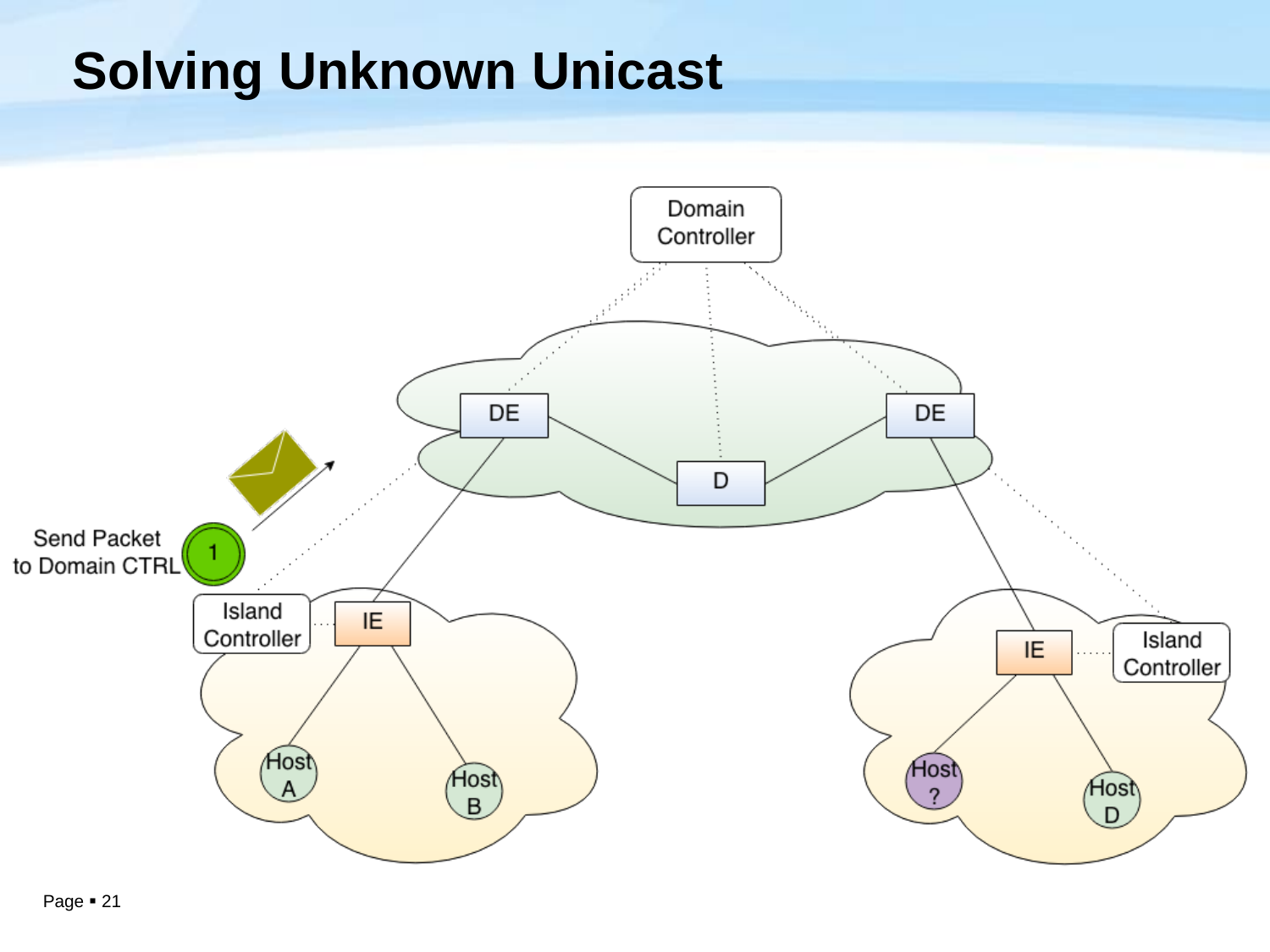# **Solving Unknown Unicast**

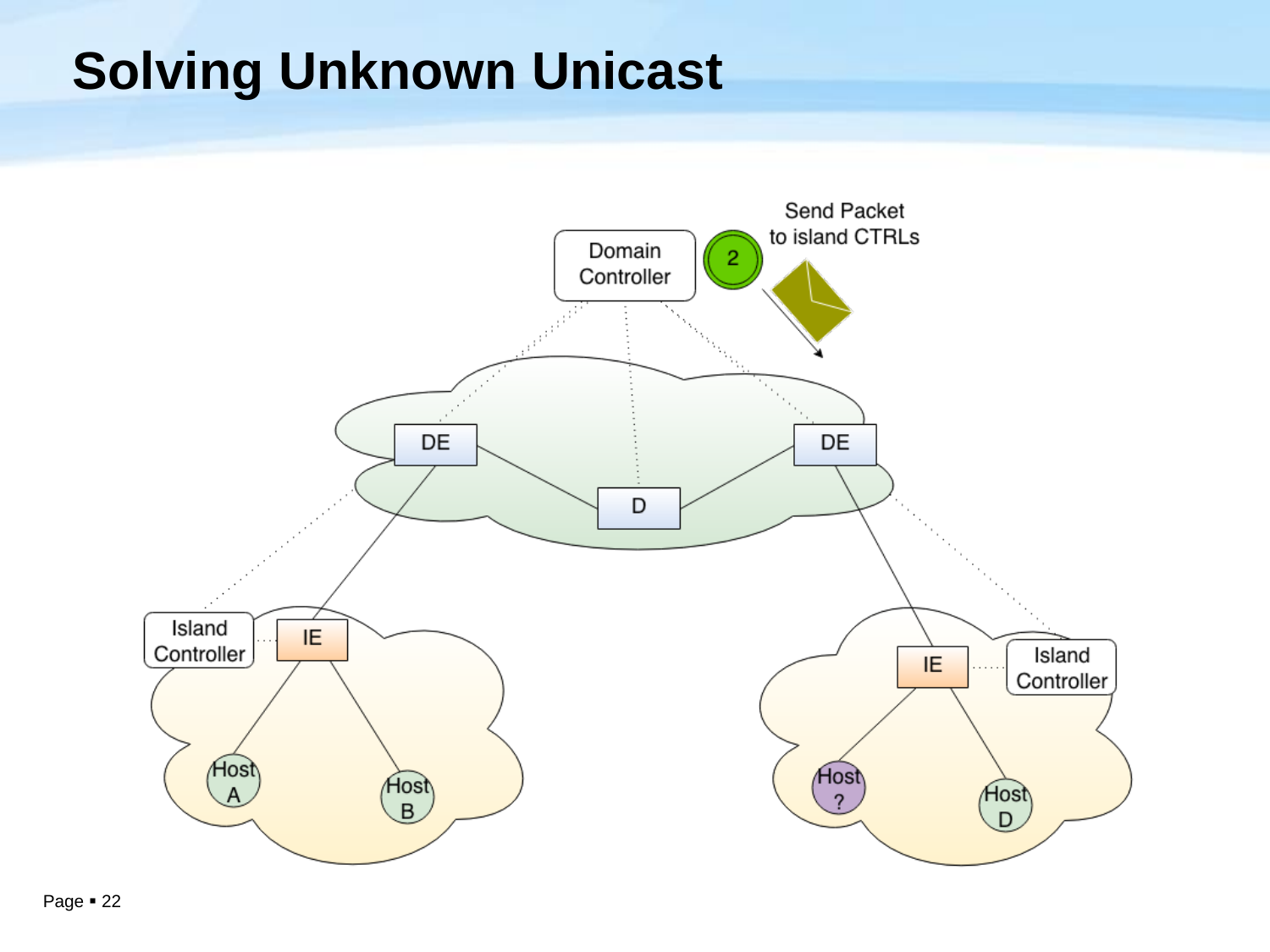# **Solving Unknown Unicast**

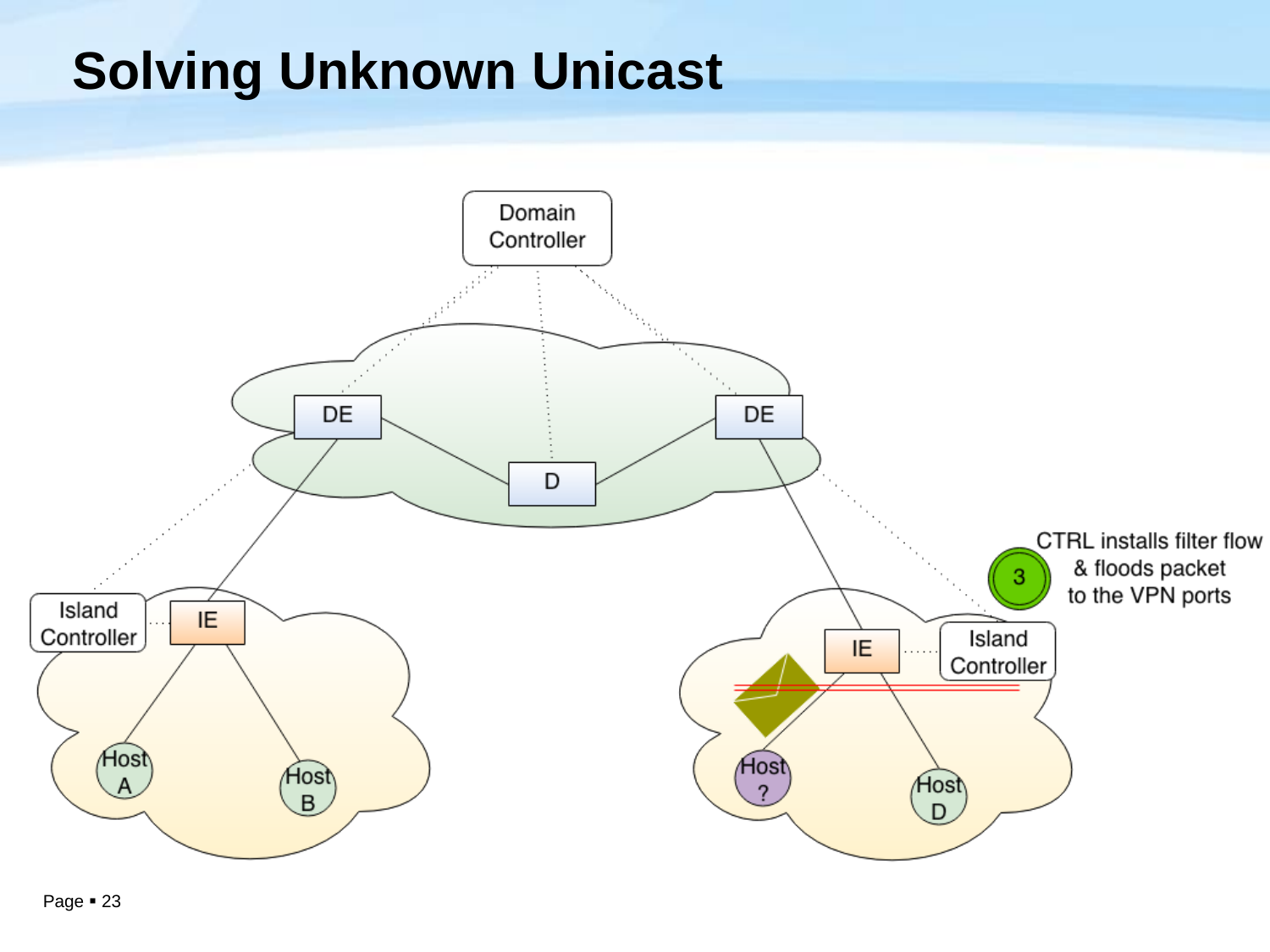# **Solving Unknown Unicast - ForceMacLearning**

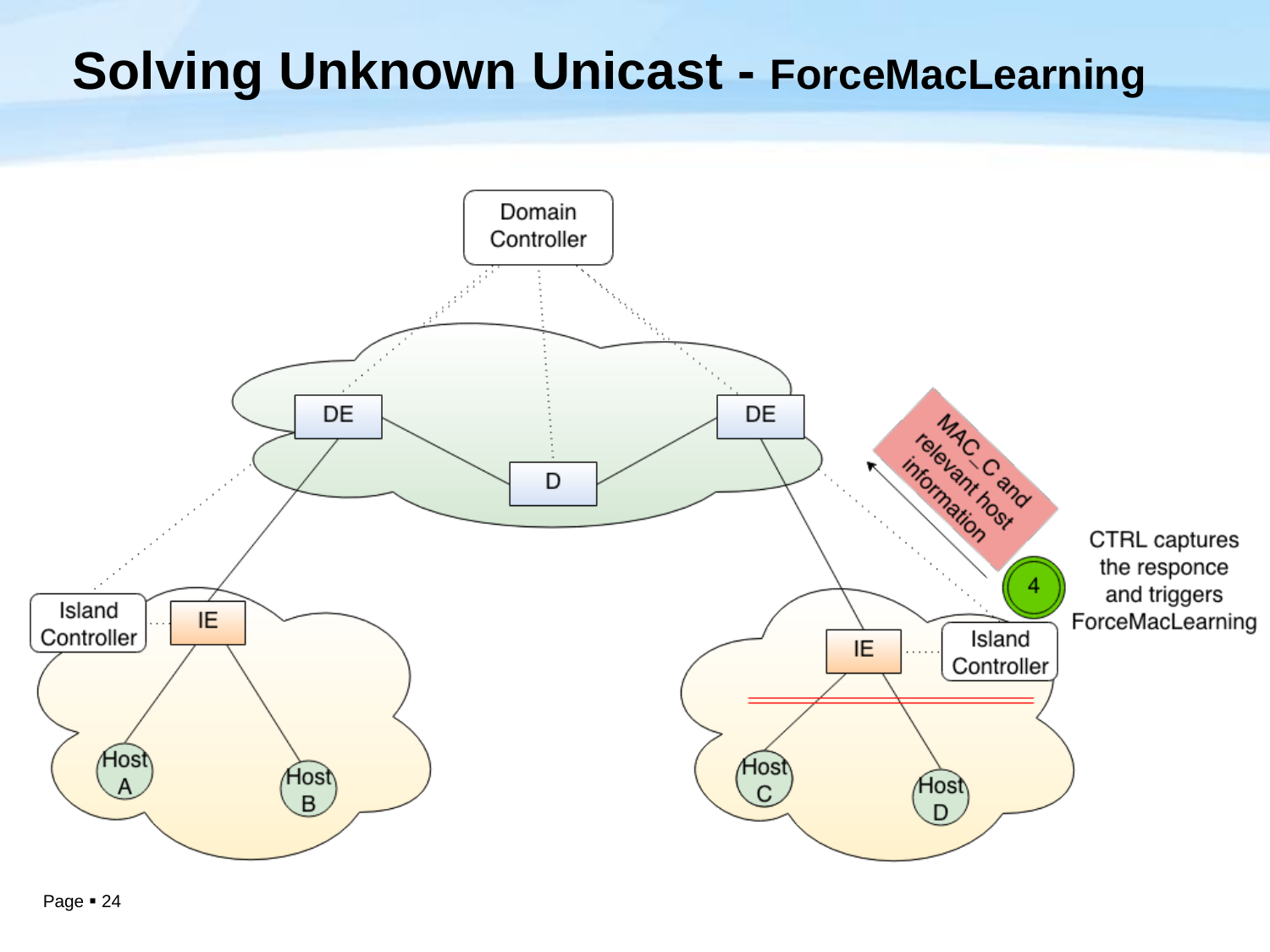## **Solving Unknown Unicast - ForceMacLearning**

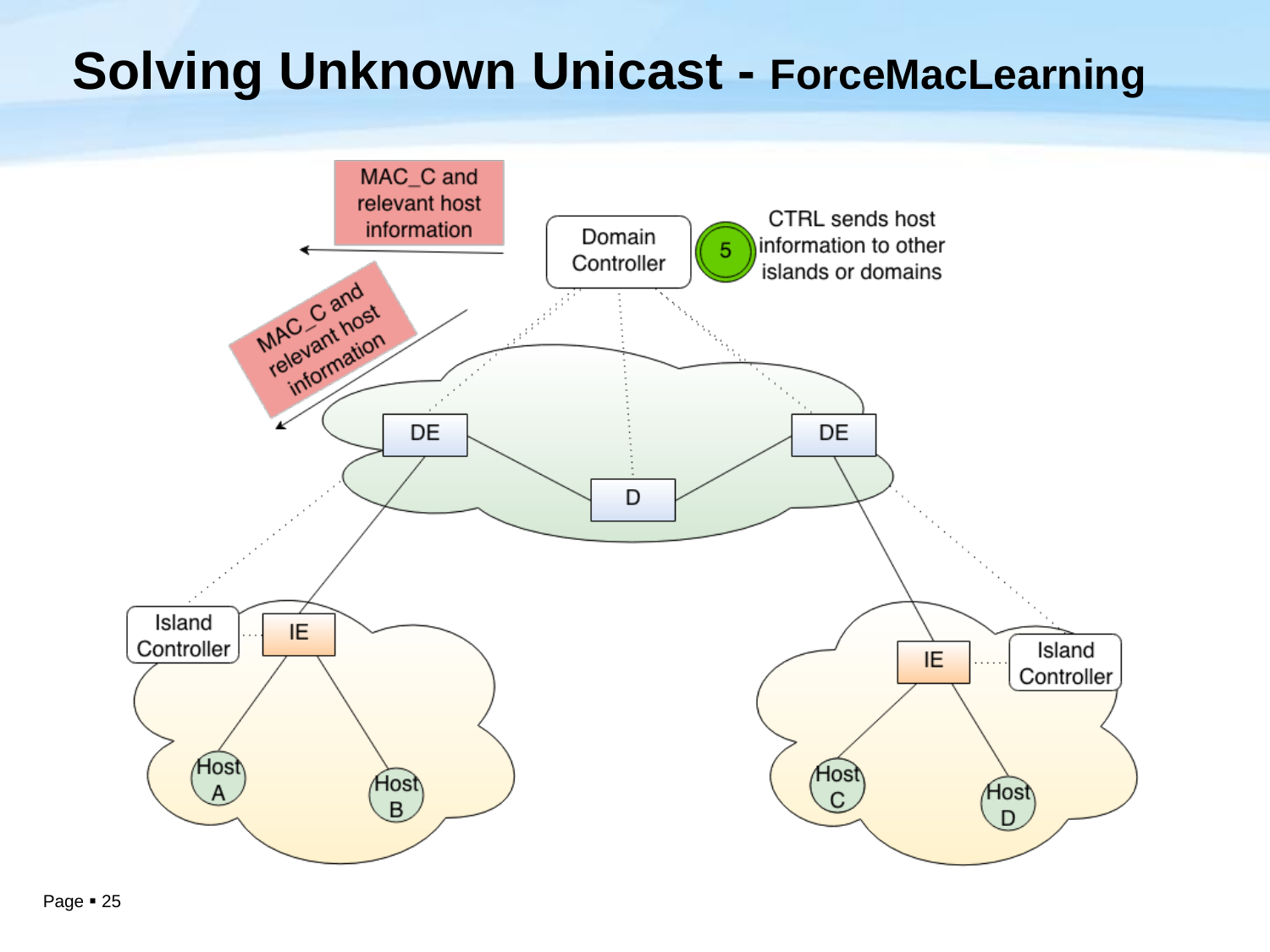## **Solving Unknown Unicast - ForceMacLearning**

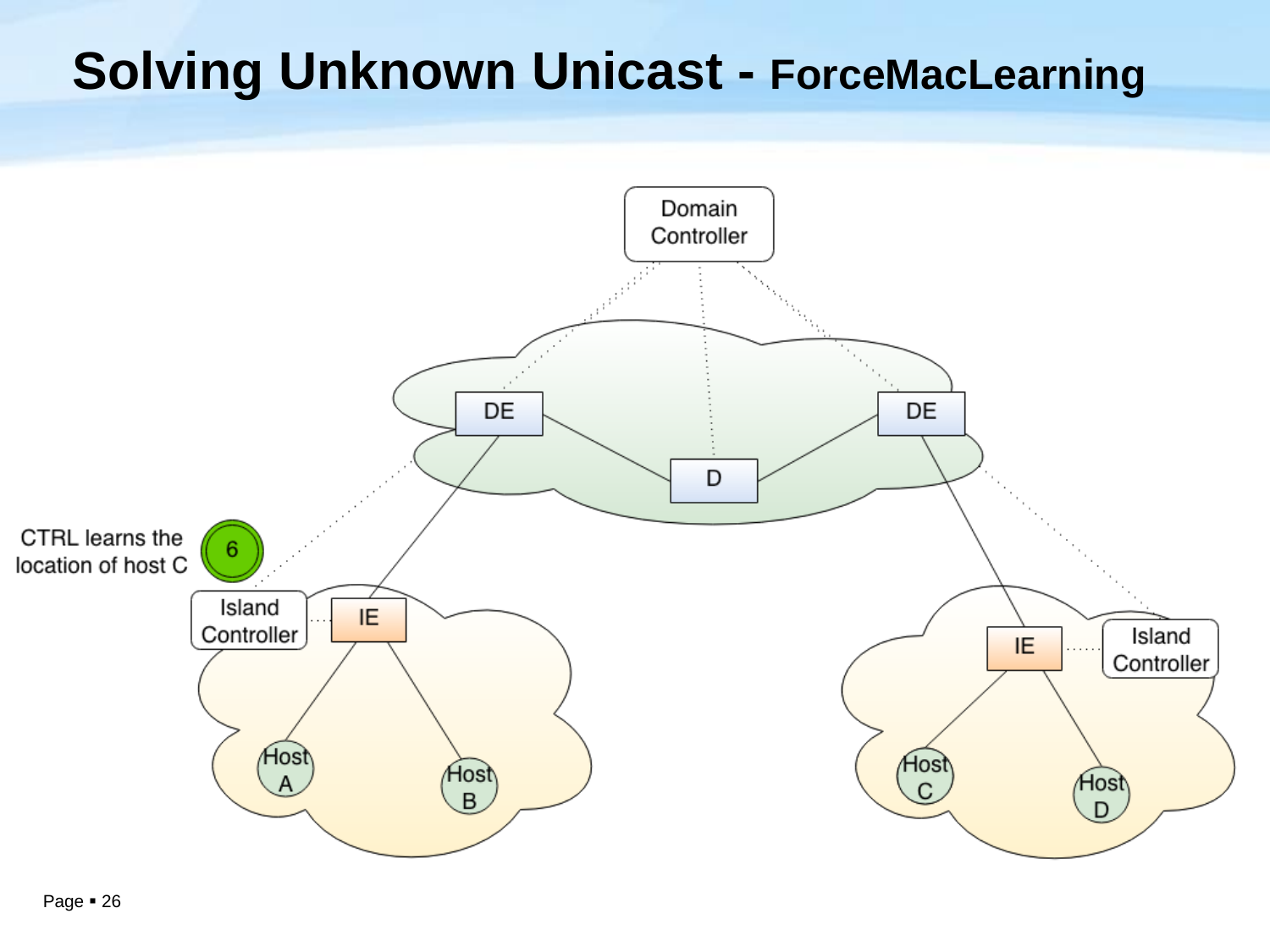# **Architecture analysis – Scalability (1/2)**

#### **Core labeling**

- Able to support up to **1 048 575** islands in total.
- Requires **two** MPLS labels to operate

#### **Customer Island**

- Up to **4096** VPNs running simultaneously
- Unicast Flows at the OF Switch increase linearly by the number of hosts
- Broadcast Flows at the OF Switch increase by the combination of IN\_PORT+VLAN ID

#### **Provider's Domain**

- Up to **1 048 575** VPNs running simultaneously. All islands can participate in any **4096** VPNs
- Unicast Flows at the DE switches increase linearly by the number of hosts
- Broadcast Flows at the OF Switches increase by the combination of VPLS\_ID + INPORT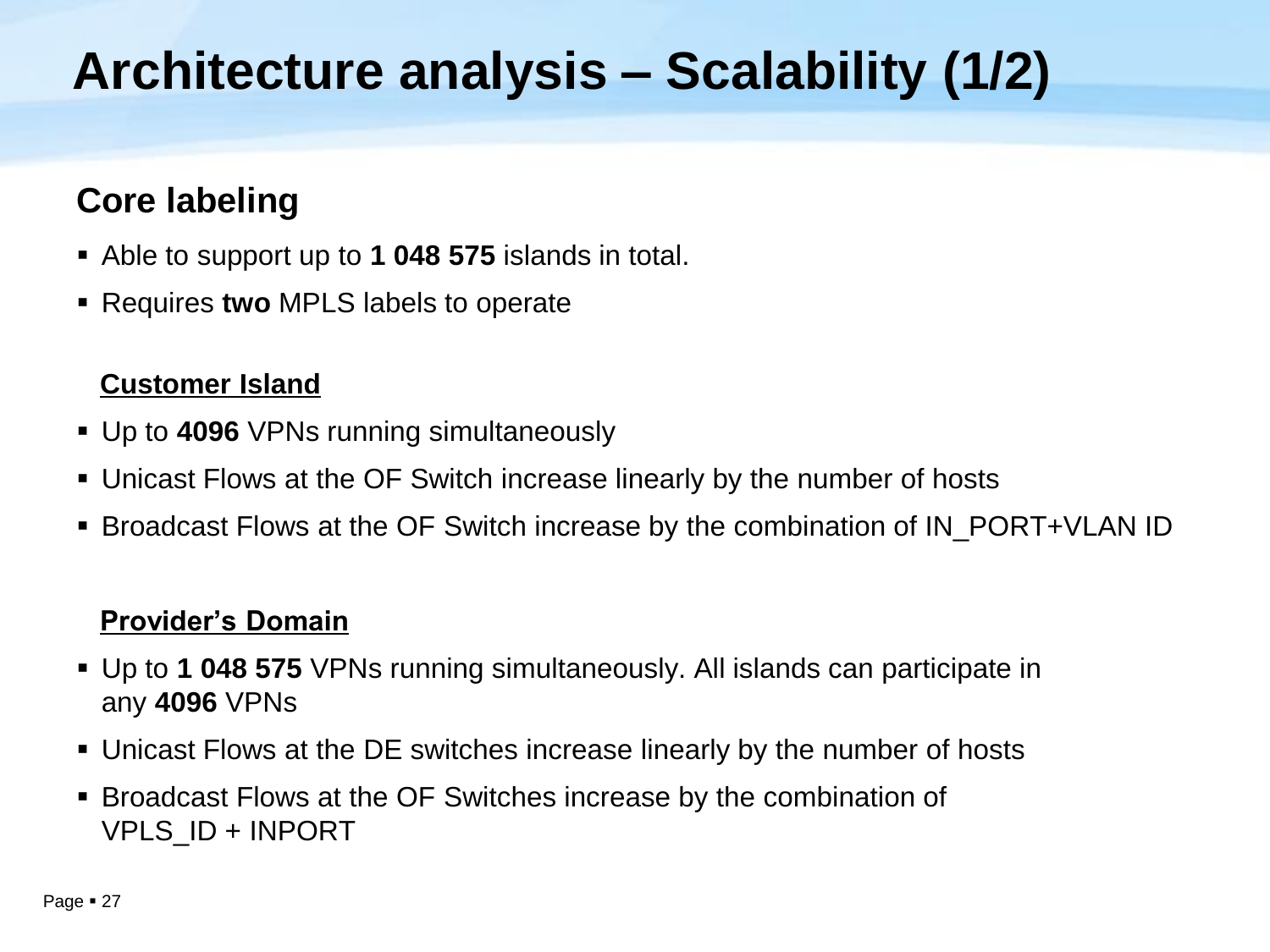# **Architecture analysis – Scalability (2/2)**

#### **Island labeling**

- Able to support up to **1 048 575** islands in total.
- Requires **one** MPLS label to operate

#### **Customer Island**

- Up to **4096** VPNs running simultaneously
- Unicast Flows at the OF Switch increase linearly by the number of hosts
- Broadcast Flows at the OF Switch increase by the combination of IN\_PORT+VLAN ID

#### **Provider's Domain**

- Up to **1 048 575** VPNs running simultaneously. All islands can participate in any **4096** VPNs
- Unicast Flows at the OF Switches increase linearly by the number of islands
- Broadcast Flows at the OF Switches increase by the combination of VPLS\_ID + INPORT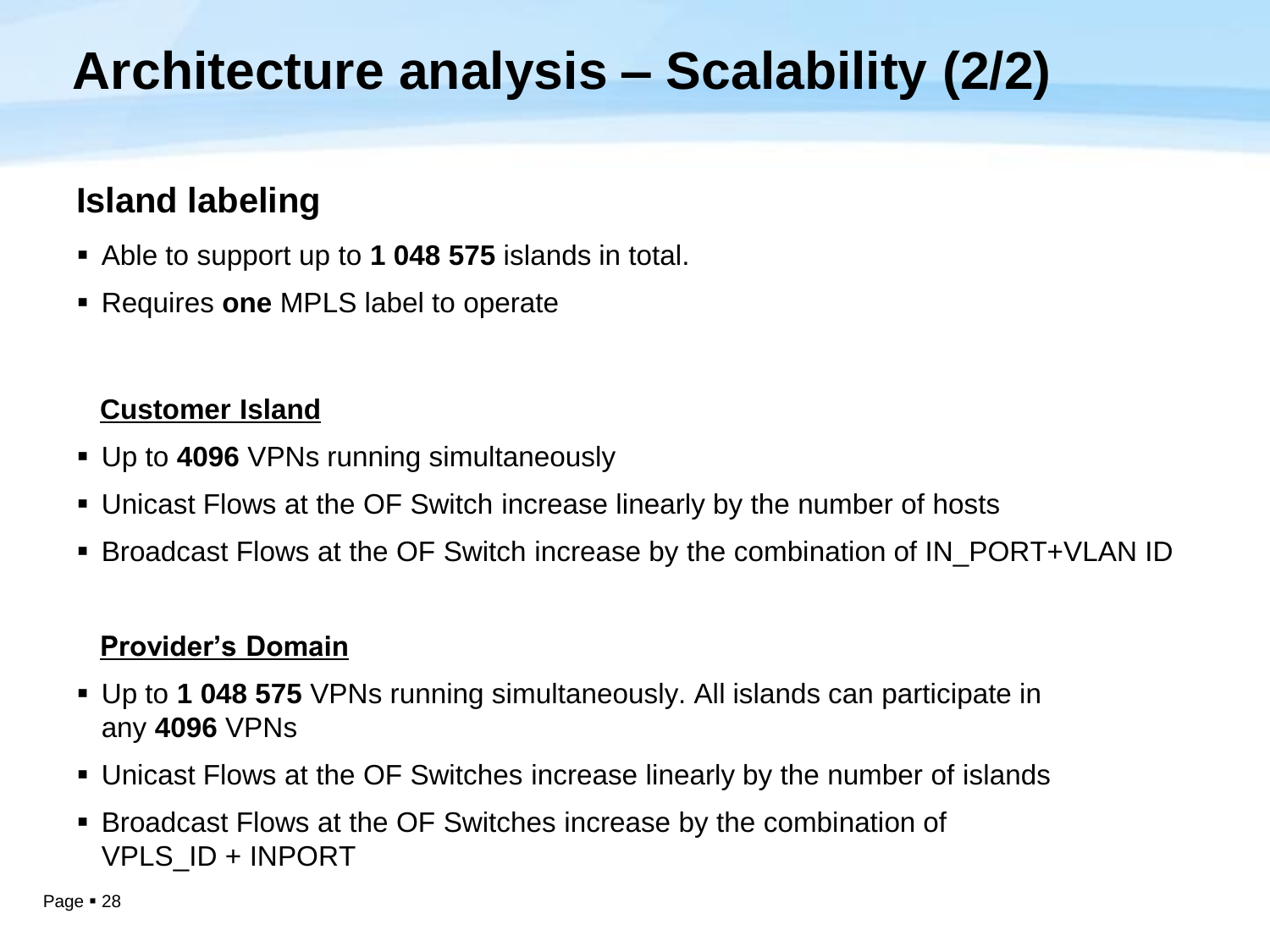# **Optimizations/Ideas – M-Domain Discovery**

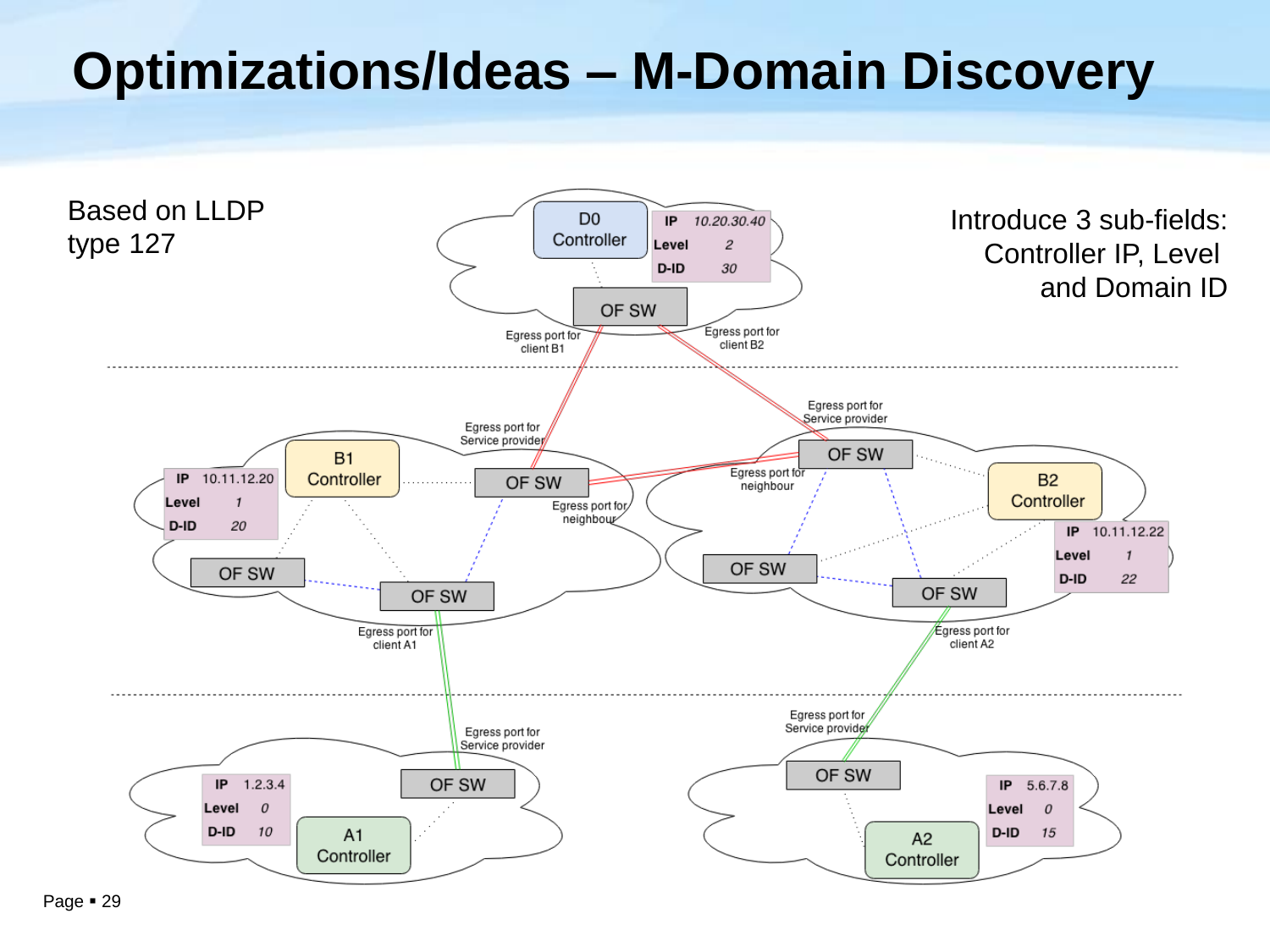# **Optimizations/Ideas – Aggregation at core (Unicast Multi Domain traffic)**

#### New MPLS tag

- **Introduce Domain ID (20 bits)** and let each provider choose its own unique identifier.
- $\blacksquare$  Insert the Domain ID as an additional MPLS label at every packet needing to exit Provider's domain.
- **Install flows at the core pointing** to other provider domains. It will aggregate all the traffic from any VPN/Island.

## Splitting MPLS TAG

- **Introduce Domain ID (8 bits) and** let each provider choose its own island identifiers.
- **Separate the MPLS Label at** Domain and Island Part:  $150 \t 40 = LABEL$ 10010110 000000101000 = 614440
- MAX 256 Domains and 4096 islands per Domain.
- **Flows matching one MPLS** label.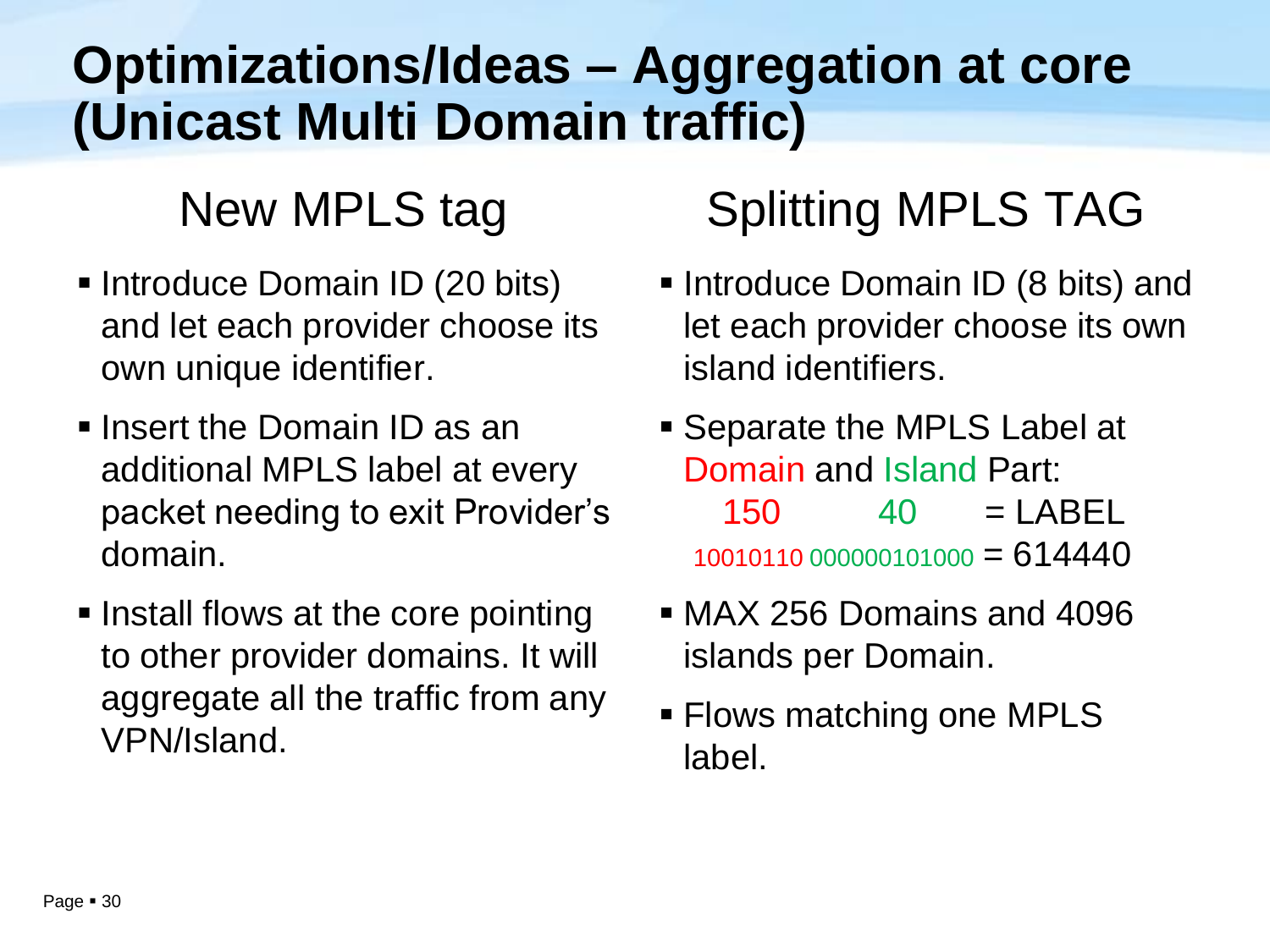#### **Discussion**

#### **Positives**

- Efficient and flexible on demand VPLS services able to interconnect millions of hosts in thousands of customer sites.
- Scalable and easily extendable architecture which is able to work in a Multi Domain environment.
- Network programmability allows automation and design freedom.
- Architecture can be implemented in the near future based on OpenFlow 1.3

#### **Negatives**

- A Controller-to-Controller communication channel needs to be defined
- A modified OpenFlow Controller needs to be implemented covering the requirements of our architecture
- Scalability ends where combined protocols stop scale (e.g MPLS Label, VLAN ID).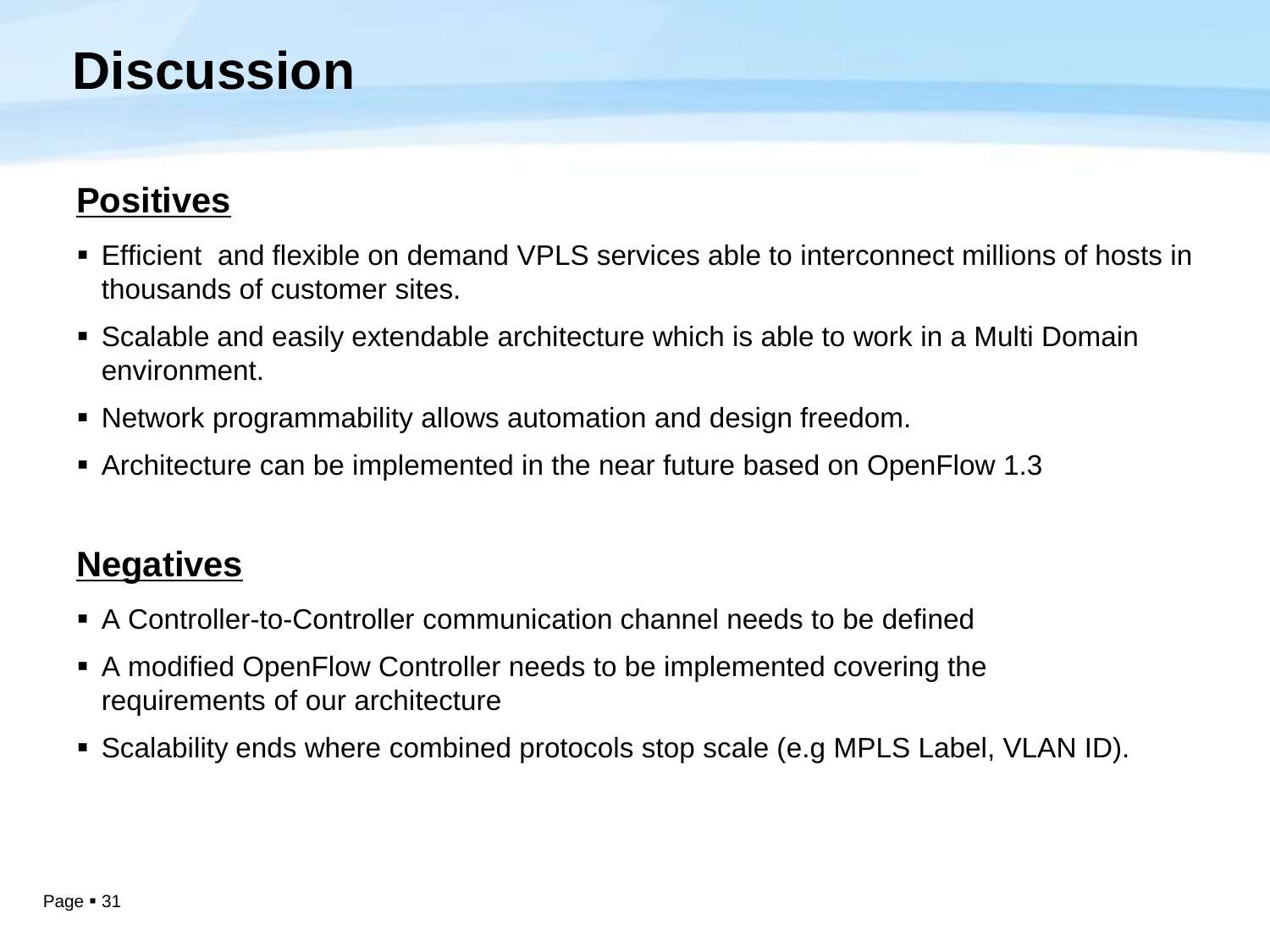#### **Conclusion**

- SDN technology provides the flexibility to design a complete network architecture for VPLS.
- Capabilities of OpenFlow expand through different combinations with other protocols.
- Network designers can build an abstract underlay SDN network and deploy multiple services on top of it.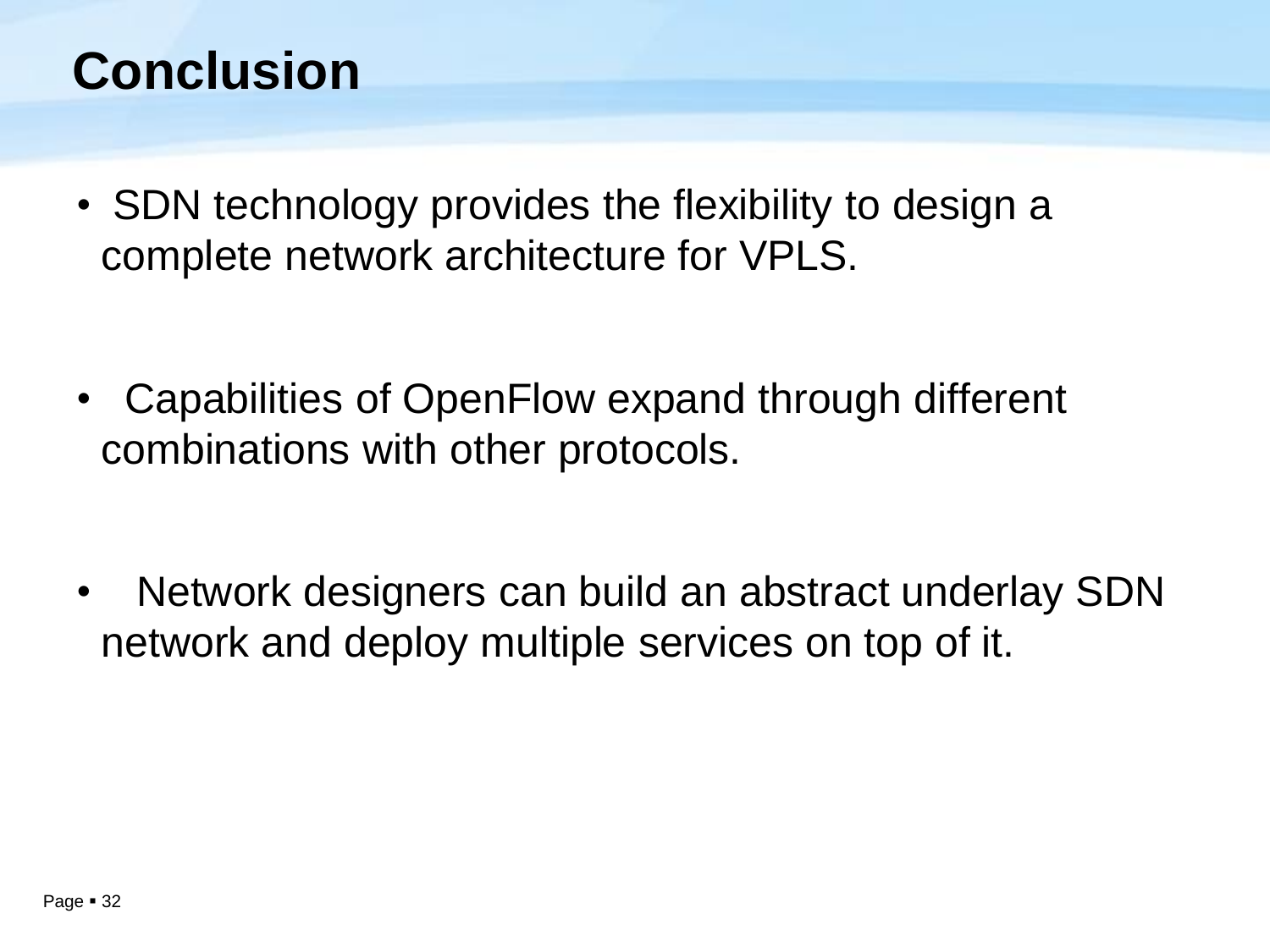#### **Future work**

- Extend architecture to handle Multicast traffic (possible at layer 2 via RFC 1112).
- Extend Architecture for QoS Considerations (based on OF 1.3 Meter table)

- Implementation of the architecture to verify that SDN is a flexible, production ready technology.
- Practical Performance evaluation (based on OF 1.3)